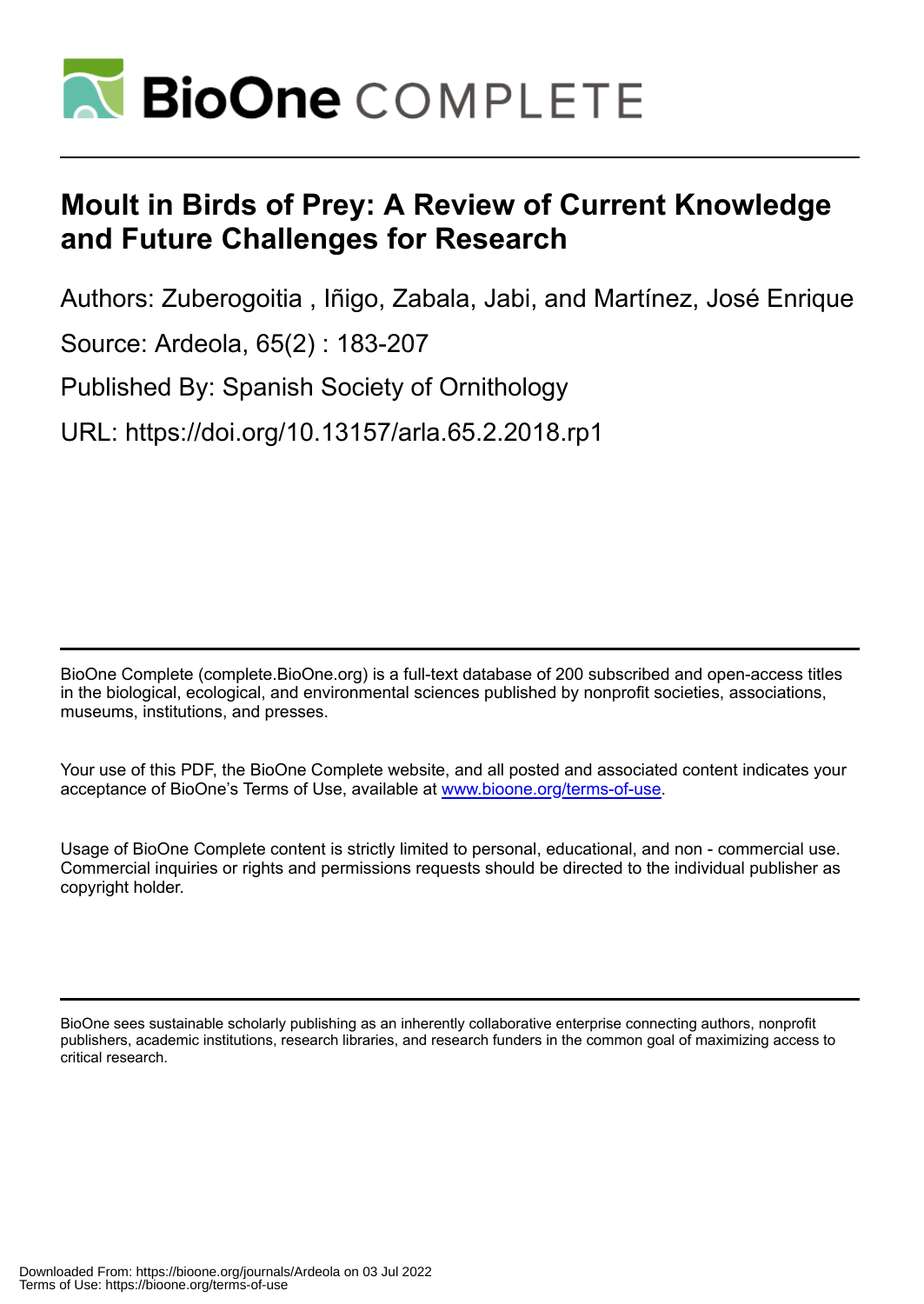# **Review**

# MOULT IN BIRDS OF PREY: A REVIEW OF CURRENT KNOWLEDGE AND FUTURE CHALLENGES FOR RESEARCH

# LA MUDA EN AVES RAPACES: REVISIÓN DEL CONOCIMIENTO ACTUAL Y RETOS FUTUROS PARA INVESTIGAR

Iñigo ZUBEROGOITIA<sup>1</sup><sup>\*</sup>, Jabi ZABALA<sup>2</sup> and José Enrique MARTÍNEZ<sup>3</sup>

SUMMARY.—Moult is one of three major events in the annual cycle of birds. However, in contrast to breeding and migration, relatively few studies have been carried out on this topic. This is particularly the case with the large group of birds of prey and is partly a consequence of a general lack of appreciation of the relevance of moult within the life cycle of species. This factor is exacerbated by the difficulty in obtaining large enough sample sizes in this group, since some species are scarce and birds of prey are almost always difficult to trap. Nevertheless, moult is an energy-demanding process that takes longer than the breeding cycle and, contrary to the latter, it occurs every year. We stress the importance of the annual moult process for providing a "fixed image" of an individual's biology and underline its utility in furthering knowledge of the life history of each species. In this review we first outline the basic definitions necessary for understanding the moult process, and discuss current information on the moult sequence of European birds of prey, as part of a comprehensive review of the mechanisms of the moult in each group. Secondly, we summarise the main methods used to study, analyse and understand the moult, and indicate how to use these to obtain relevant information. Thirdly, we explain the importance of the moult in the life cycle of birds of prey, and how we can use this information to advance our understanding of the ecology of each species. Finally, we include a view of possible strategies that may be used to improve future research, thanks to advances in knowledge of the moult process. —Zuberogoitia, I., Zabala, J. & Martínez, J.E. (2018). Moult in birds of prey: a review of current knowledge and future challenges for research. *Ardeola*, 65: 183-207.

*Key words*: arrested moult, definitive plumage, growth rate, moult cycle, moult score, moult sequence, prebasic moult, serial moult.

RESUMEN.—La muda es uno de los tres principales hitos en el ciclo anual de las aves. Sin embargo, al contrario que la reproducción y la migración, el número de estudios relativo a la muda es relativamente escaso. Esto es particularmente evidente en el caso de las aves rapaces, fruto de la falta general de apre-

- Bonelli's Eagle Study and Conservation Group, Apdo. 4009, 30080 Murcia, Spain.
- \* Corresponding author: zuberogoitia@icarus.es

<sup>&</sup>lt;sup>1</sup> Estudios Medioambientales Icarus S.L. C/ San Vicente 8. 6<sup>ª</sup> Planta. Dpto 8. Edificio Albia I. 48001 Bilbao, Biscay, Spain.

<sup>2</sup> C/ Sebero Otxoa 45 5 B, 48480 Arrigorriaga, Biscay, Spain.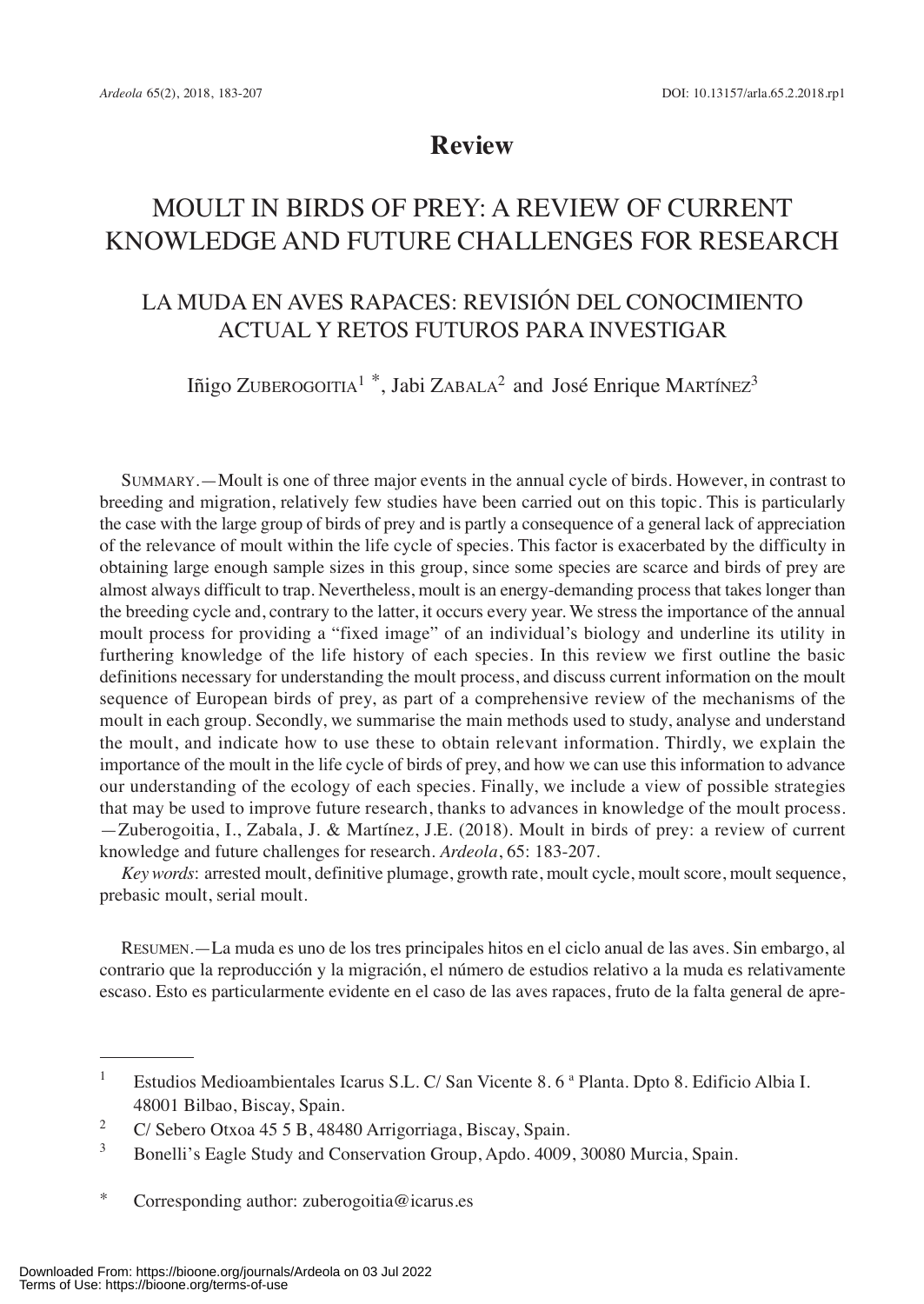ciación de su relevancia en el ciclo vital de las especies. Este problema se ve incrementado por la dificultad de obtener tamaños muestrales suficientes, dado que algunas especies son muy escasas y la mayoría de las rapaces son difíciles de capturar. La muda es un proceso que demanda gran cantidad de energía y que suele durar más que el ciclo reproductor y que, al contrario que este, tiene lugar todos los años. Así, en este trabajo mostramos la importancia de los procesos de muda anual para obtener una "imagen fija" de la biología del individuo y subrayar su utilidad en el conocimiento futuro de la historia vital de las especies. En esta revisión primero describimos las definiciones básicas necesarias para entender el proceso de la muda y tratamos la información disponible sobre la secuencia de muda de las aves rapaces europeas, como parte integral de los mecanismos de muda de cada grupo. En segundo lugar, resumimos los principales métodos empleados para el estudio, análisis y comprensión de la muda y cómo utilizarlos para obtener una información relevante. En tercer lugar, explicamos la importancia de la muda en el ciclo vital de las aves rapaces y cómo podemos emplear dicha información para avanzar en el conocimiento de la ecología de las especies. Por último, incluimos una visión de posibles estrategias que podrían ser empleadas para mejorar estudios futuros gracias a la incorporación de los avances en el conocimiento de los procesos de muda. —Zuberogoitia, I., Zabala, J. & Martínez, J.E. (2018). La muda en aves rapaces: revisión del conocimiento actual y retos futuros para investigar. *Ardeola*, 65: 183-207.

*Palabras clave*: ciclo de muda, muda prebásica, muda retenida, muda en serie, plumaje definitivo, puntuación de la muda, secuencia de muda.

#### **INTRODUCTION**

Moult, breeding and migration are the three major events in the annual cycle of birds. However, moult has been proportionally much less studied (see Newton, 2009). This is partly a consequence of a general lack of appreciation of its importance to the annual cycle and population processes, and of how knowledge of moult strategies can contribute to conservation-driven research (Newton, 2009). Moult is an energy-demanding process that lasts for several months each year, in a regular fashion, throughout the life of each species of birds of prey. This process takes longer than the breeding cycle and, unlike the latter, it occurs every year in allspecies(Rohwer *et al*., 2011). However, whereas studies exploring the ecological correlates and consequences of breeding and migration are abundant, only a few are focused on moult and its role in bird ecology. Obtaining comprehensive information on the moult state of a bird requires its capture; preferably more than once during each moulting event, and this can be very difficult with many species, particularly in birds of prey (see Bird & Bildstein, 2007).

Thus, lack of knowledge of moult is often a logistical problem. Nevertheless, there is recent increasing interest among ornithologist in revealing the evolution of moult in birds (see e.g. De la Hera *et al*., 2012; Barshep *et al*., 2013; Rohwer & Rohwer, 2013).

Sequential moult is the most widespread pattern across avian taxa. However, the time constraint on moulting in large birds cannot be overcome by growing more feathers simultaneously because of the size-related scaling of the power required for sustained flight and the maximum power available from the flight muscles (Schmidt-Nielsen, 1984; Rohwer *et al*., 2009). For large birds, the difference between the power required for sustained flight and the maximum power available is relatively small, making flight with proportionately similar moult gaps than smaller birds impossible (Tucker, 1991). Therefore birds of prey, that fly while moulting, cannot compensate for the relatively slow growth of their remiges by replacing more primaries and secondaries simultaneously (Rohwer *et al*., 2011; Zuberogoitia *et al*., 2013; 2016a).

Intraspecific variation in moult sequence, duration and extent depends, among other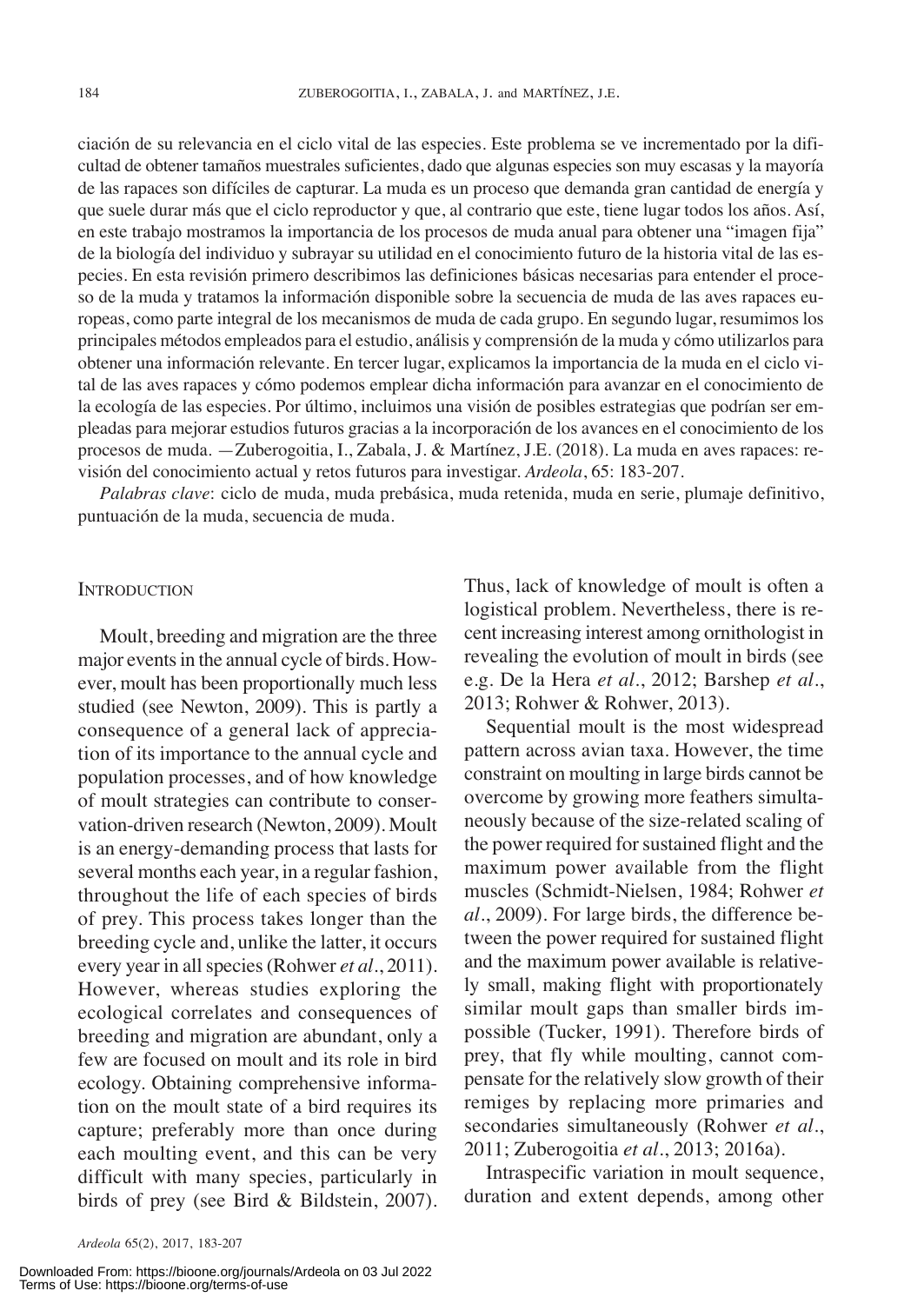factors, on the breeding cycle; the age and sex of the bird; territory quality; the status (dispersive, floater, sedentary or migrant) of each individual; latitude; local weather and climatic variation (Ydenberg *et al*., 2007; Newton & Dawson, 2011; Dietz *et al*., 2013; Zuberogoitia *et al*., 2016a). Moreover, it must be considered that, once grown, each feather will normally be retained for at least a year, during which it will deteriorate progressively, due to environmental conditions and individual behaviour (Zuberogoitia *et al*., 2013). Feathers therefore act as a datalogger, in which the conditions experienced by the bird during feather growth have been recorded. Hence, a correct understanding of the moult sequence unveils valuable information about the life processes of a given individual or population.

Some of the above-mentioned factors (e.g. migratory behaviour) have also been suggested for modelling differences in moult duration between species (De la Hera *et al*., 2012). However, unlike passerine birds, in which there are only a few deviations from the typical moult strategy (Kiat, 2017), birds of prey show several different moult patterns which may be analysed from an evolutionary point of view.

In this paper we provide an overview of moult sequences and patterns of birds of prey, focused mainly on European raptors and owls, and of how researchers are using this information to improve knowledge of the life histories of these species. We also identify prospects for this research field, including a set of methods to refine its study. We have tried to include most of the relevant scientific literature about moult in birds of prey. Unlike other biological traits of avian species, there is still a huge lack of basic knowledge on thistopic and therefore we stressthe moult as a future tool that can be used to complete the information necessary for understanding the life of birds of prey.

The review has four sections: (1) Moult in birds of prey, in which we introduce the basic

definitions required to understand the moult process and describe the different moult sequences of European birds of prey; (2) checking moult, where we describe methods used to study and analyse moult; (3) the moult and ecological implications, where we show the different factors affecting moult patterns and indicate how we can use them to develop interesting research; and (4) looking forward.

MOULT IN BIRDS OF PREY: AN OVERVIEW

# **Feathers**

Feathers are special, lightweight structures consisting of keratin, a tough, inert protein. Unlike other keratinous structures, such as claws, feathers do not undergo continual growth. Once fully formed, feathers are dead structures in which damaged parts cannot be repaired. They deteriorate mainly through the actions of physical wear, sunlight, and feather parasites and must therefore be periodically renewed (Newton, 2009). Feathers can only be replaced by pushing out the old quill. This occurs long before the new feather is fully grown and functional (Jenni & Winkler, 1994). This is a major disadvantage since a significant reduction in plumage function results if there is a need to replace many feathers simultaneously (Jenni & Winkler, 1994). Birds require plumage to be in an optimal state, in order to efficiently develop key activities including flight, thermal insulation, courtship, etc. In the case of birds of prey, plumage condition also affects hunting ability, and plumage in a bad state can be fatal. Consequently, during the moult, feathers are generally replaced sequentially, in a fixed order, so that body insulation and (in most birds) flight are not severely hampered (Newton, 2009).

This review of moult sequences and patterns is focused on flight feathers, including wing (remiges: primaries and secondaries) and tail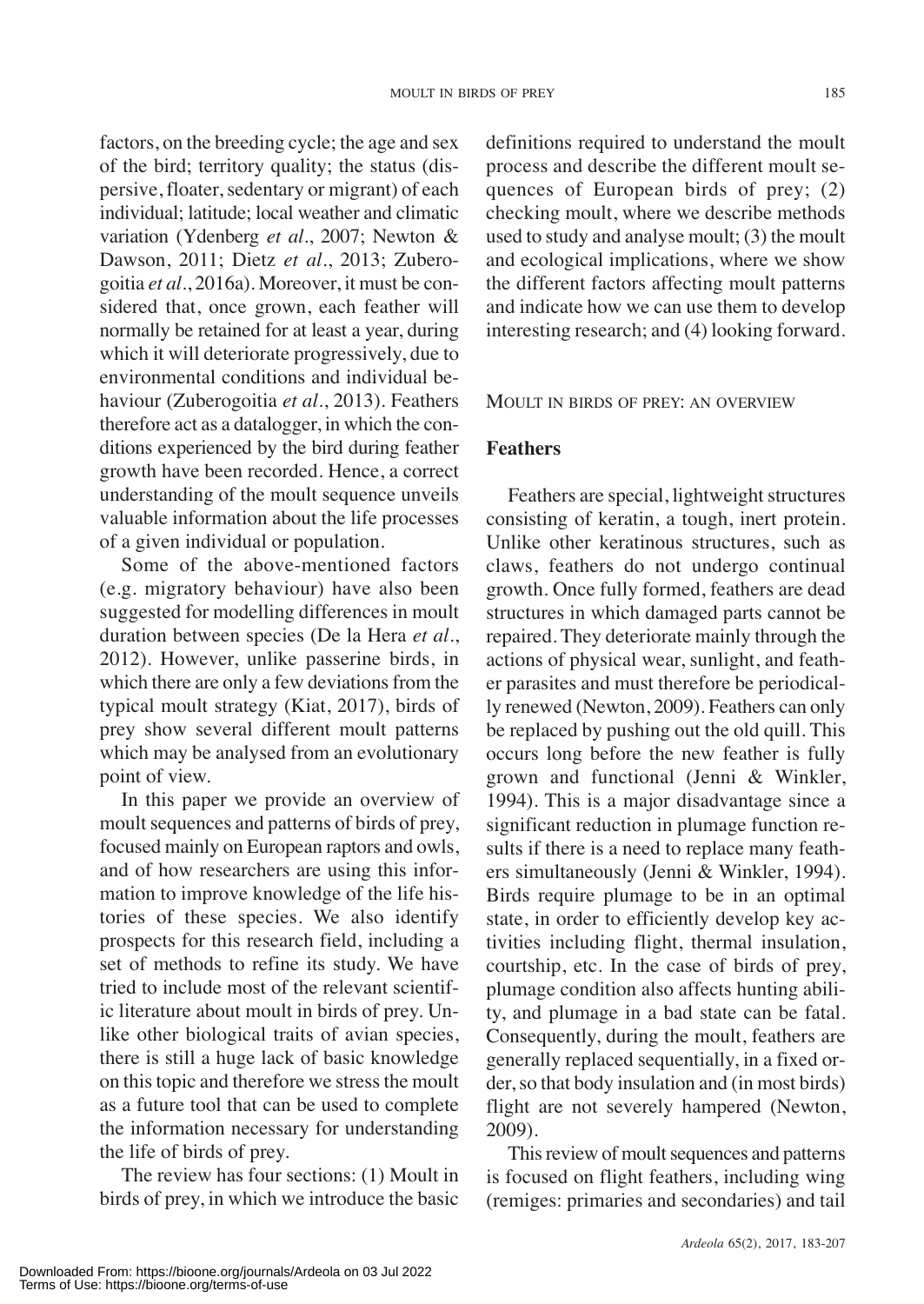(rectrices) feathers, with particular emphasis on the first group. Primaries (PP) are numbered descendantly, from the carpal joint, P1, outwards to P10. The secondaries (SS) are those feathers attached to the ulna, and are numbered ascendantly from the carpal joint (S1) to the body (see Fig. 1 for an example). The number of SS varies between species, and depends greatly on the configuration of the wing, the size of the bird and, particularly, on the length of the forearm (Ginn & Melville, 2000). Small and medium-sized birds of prey usually have 13

SS. However, the longer the wing the more SS appear at the inner end. Old and New World vultures exhibit the largest numbers of SS, with as many as 25 in Griffon Vultures *Gyps fulvus* (Ginn & Melville, 2000; Zuberogoitia *et al*., 2013). Bearded Vultures *Gypaetus barbatus* have a variable number of SS (19 or 20), possibly due to the absence of one of the innermost SS in some birds (Zuberogoitia *et al*., 2016a). The rectrices (RR) are numbered in pairs, from the central feathers (RR1) outwards. Most birds of prey have six pairs of RR, although some ex-



FIG. 1.—Moult sequence of (a) Falconids and (b) Accipitrids involved in one moult cycle. Black arrows show the moult foci and lateral arrows show the moult progression. Grey coloured feathers show the last-moulted feathers, which are normally those that are arrested in unfinished moult. GC Great Covert, PC Primary Covert, S Secondary and P Primary.

[Secuencia de muda de (a) Falcónidas y (b) Accipitridas sujetas a un ciclo de muda. Las flechas negras *muestran los focos de muda y las flechas laterales muestran la progresión de la muda. Las plumas* coloreadas de gris son las últimas plumas mudadas, que suelen ser las que son retenidas en las mudas *incompletas. GC cobertora mayor, PC cobertora primaria, S secundaria, P primaria.]*

*Ardeola* 65(2), 2017, 183-207

Downloaded From: https://bioone.org/journals/Ardeola on 03 Jul 2022 Terms of Use: https://bioone.org/terms-of-use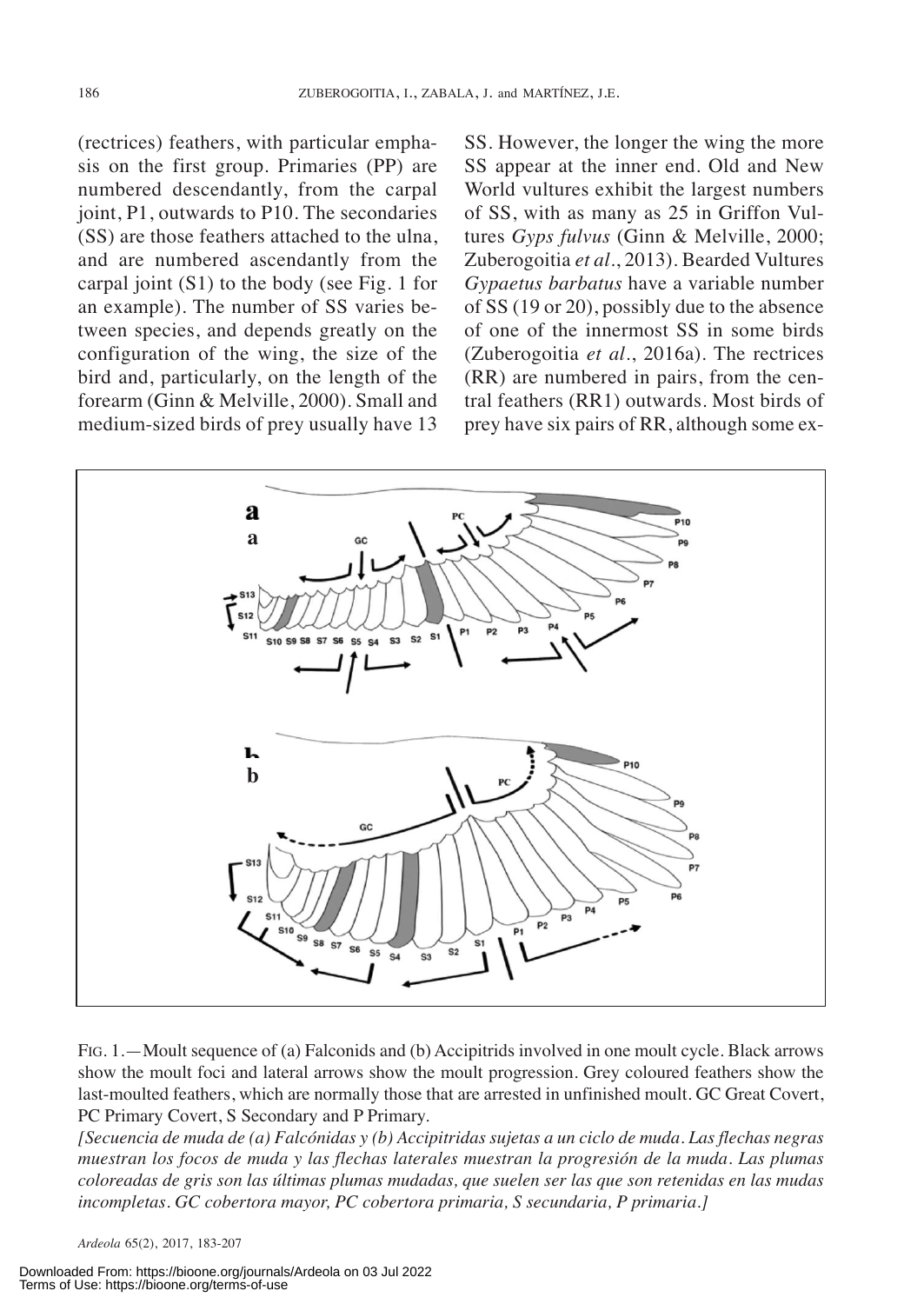ceptions exist (e.g. seven pairs in Egyptian Vultures *Neophron percnopterus*).

# **Differential quality and shape of juvenile versus adult feathers**

Nestlings have a first cover of down which is termed the neoptile. Some species, mainly owls, show a second generation of downy plumage known as the mesoptile. During the first weeks of life nestlings are fed regularly by their parents and they exhibit a high increase in body mass (muscles and bones). The growth rate of the body changes significantly when the flight feathers start to appear because energy intake is redirected to feather growth, at the expense of corporal growth. Most of the energy intake is transformed into plumage and a smaller proportion is used to finish corporal development. Juvenile plumage is that formed when the downy cover grows out (Cieslak & Dul, 2006). This event is called the first prebasic moult (Wolfe *et al*., 2014; Howell & Pyle, 2015).

The entire set of juvenile flight feathers is acquired during the nestling or parental dependence phase and the constituent feathers grow simultaneously. The complete growth of a juvenile flight feather takes about three weeks in the smaller species (e.g. Scops Owl *Otus scops* and Lesser Kestrel *Falco naumanni*), and three to four months in the largest ones (e.g., large eagles and vultures). In turn, adult feathers are moulted gradually and in restricted sets per moult cycle.As a result, juvenile feathers are weaker and looser in texture than adult feathers.Juvenile flight feathers are narrower, longer and more pointed at the tip than those of adults.

# **Moult terminology**

Moult in birds is defined as the periodic shedding and replacement of feathers(Campbell & Lack, 1985). Replacement of all flight feathers normally takes place annually (one moult cycle) in most small species and in some medium-sized birds of prey. However, other species, mainly large raptors, need more than one year to complete the replacement of all flight feathers. The whole process may take up to five years in some owls. The high variability of moult processes, depending on the particular species or group of birds, means that scientific moult terminology is quite confusing (e.g., Wolfe *et al*., 2014; Howell & Pyle, 2015). We therefore describe here some of the terms used, in accordance with the above references.

- **Prebasic moult**: The replacement of feathers that occurs approximately annually in most birds. Prebasic moults are complete in most small birds, but are incomplete in large birds, and therefore they delineate moult cycles (Shugart & Rohwer, 1996).
- The **first prebasic or prejuvenile moult** results in the juvenile plumage. The prejuvenile moult usually occurs soon after hatching and often replaces natal down. The prejuvenile moult is ubiquitous (occurring in all birds) and complete in extent (developing a complete, new set of feathers). This is not a flight feather moult, thus we will not refer to it in this review, although it is necessary to explain the process in order to understand the following terminology.
- The **second prebasic moult** starts during the second calendar year (hereafter cy) of the bird (one year old), when it starts to replace the juvenile feathers, and it finishes in the same moult cycle, when the bird stops the annual moult. Most species start the prebasic moult during the breeding season and finish it before winter, within the same calendar year. Prebasic moults are repeated every year during the rest of the life of each individual and are numbered according to the age (cy).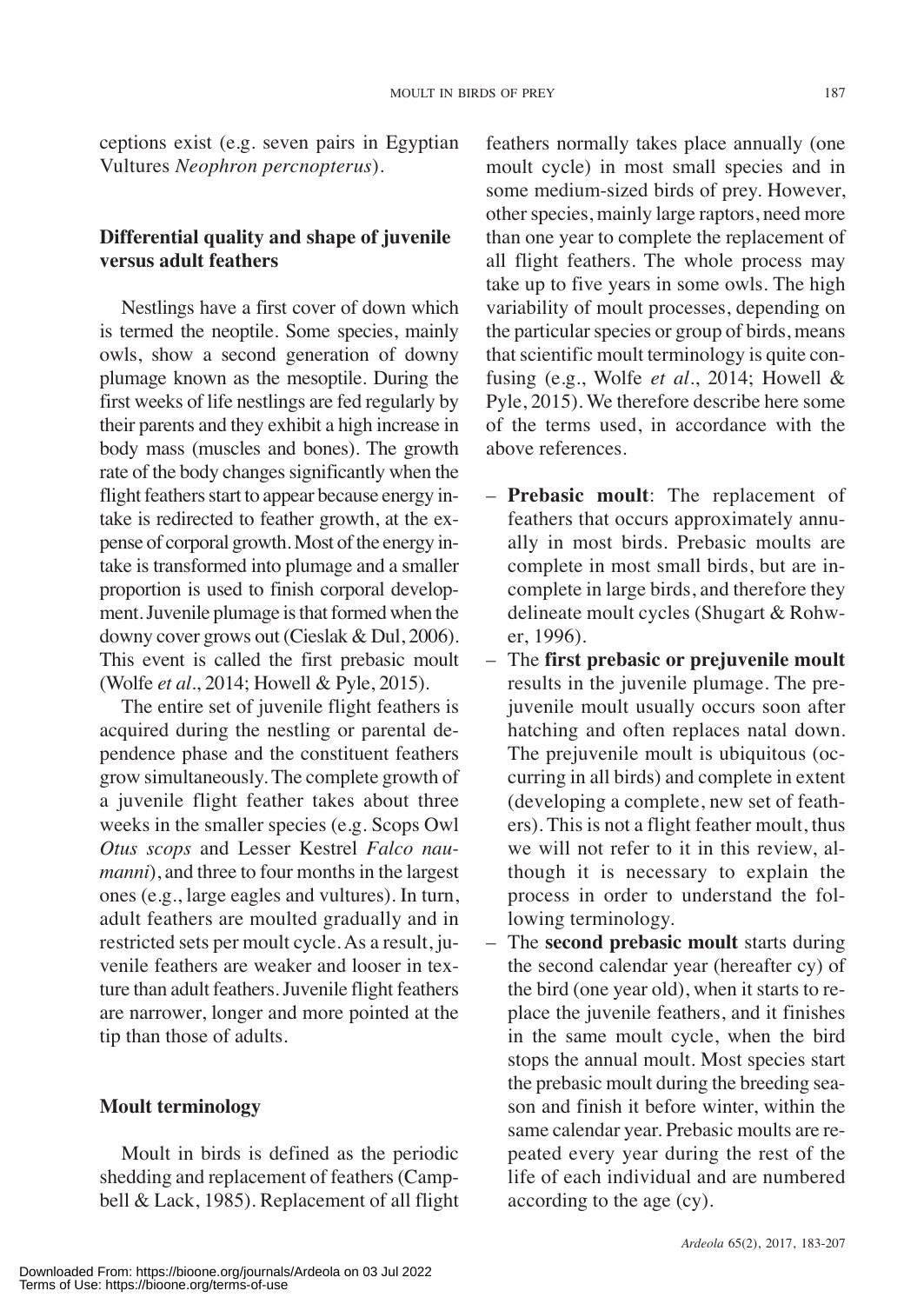- **Moult cycle**: The period between the start and finish of the prebasic moult.
- **Seasonal moult cycles**: This term is employed in the current article for the first time. Some migratory raptor species moult in two periods: the post-breeding period and the wintering period. Together, these two seasonal stages constitute the same prebasic moult and the same moult cycle, and they usually take place in different calendar years (e.g. July-September/January-February).
- **Complete moult**: When all flight feathers of the same generation have been replaced.

Juvenile plumage is moulted in either a single or several moult cycles (years) depending on the species, until the "definitive" (mature) plumage aspect is acquired. Mature plumage is fully developed after the completion of second or third prebasic moult in most passerine birds, the fourth or fifth prebasic moult in most gulls, and later in some larger bird species (Pyle, 2008; Howell, 2010). Some species go through an intermediate step, showing a "subadult" plumage (e.g. Bearded Vulture; Bonelli's Eagle *Aquila fasciata*). In these cases, juvenile birds need one or more moult cycles to reach the subadult plumage. Subadult feathers are different in colour, size and pattern from both juvenile and adult feathers. Later, the subadult plumage is replaced in one or more moult cycles until the definitive adult plumage is acquired. Once the moult has started, each individual exhibits variable plumage coloration between cycles, depending on the differential wear of the feathers over time.

In raptors, as in all birds, moult proceeds in different directions through different parts of the wing (Edelstam, 1984). The sites from which the moult originates are known as "moult foci". The use of more moult foci, or moult centres, may permit a more rapid moult while reducing the size of gaps between feathers. Moult in large birds, which need

*Ardeola* 65(2), 2017, 183-207

Downloaded From: https://bioone.org/journals/Ardeola on 03 Jul 2022 Terms of Use: https://bioone.org/terms-of-use

more than one year to replace all their flight feathers, often involves more than one moult centre and occurs in "waves" termed "serial moult" (e.g. Edelstam, 1984) or "Staffelmauser". "Staffelmauser" is a German word meaning "staggered moult", introduced by the German ornithologists Stresemann and Stresemann (1966). Serial moult in mediumsized and large raptors typically begins with an incomplete second prebasic moult, during which primary replacement proceeds distally from P1, as in smaller birds, but then arrests before all feathers are replaced. The bird thus retains its juvenile outer primaries for another moult cycle, the third prebasic moult, which equates to an additional year. The third prebasic moult begins where the previous moult left off the year before, while another sequence commences again from P1, resulting in two "waves" of simultaneous primary replacement (Pyle, 2006). As with the primaries, subsequent moults of secondaries begin where the preceding moult arrested.At the same time new waves begin, although not always commencing at all foci every year and, as we will see, there is high variability between species.

### **Growth rate**

Few works have focused on the growth rate of flight feathers in birds of prey. Feather growth rates are strongly influenced by feather size and feather type, and there is also an association with body size (Rohwer *et al*., 2009; De la Hera *et al*., 2011, 2012; Rohwer & Rohwer, 2013). It takes about 50-65 days for a single flight feather to grow in Common Buzzards *Buteo buteo* and Black Kites *Milvus migrans* (Ontiveros, 1995); 50-60 days in Spotted Owls *Strix occidentalis* (Forsman, 1981) and 100-125 days in California Condors *Gymnogyps californianus*(Snyder *et al*., 1987) and White-backed Vultures *Gyps africanus* (Houston, 1975). The mean growth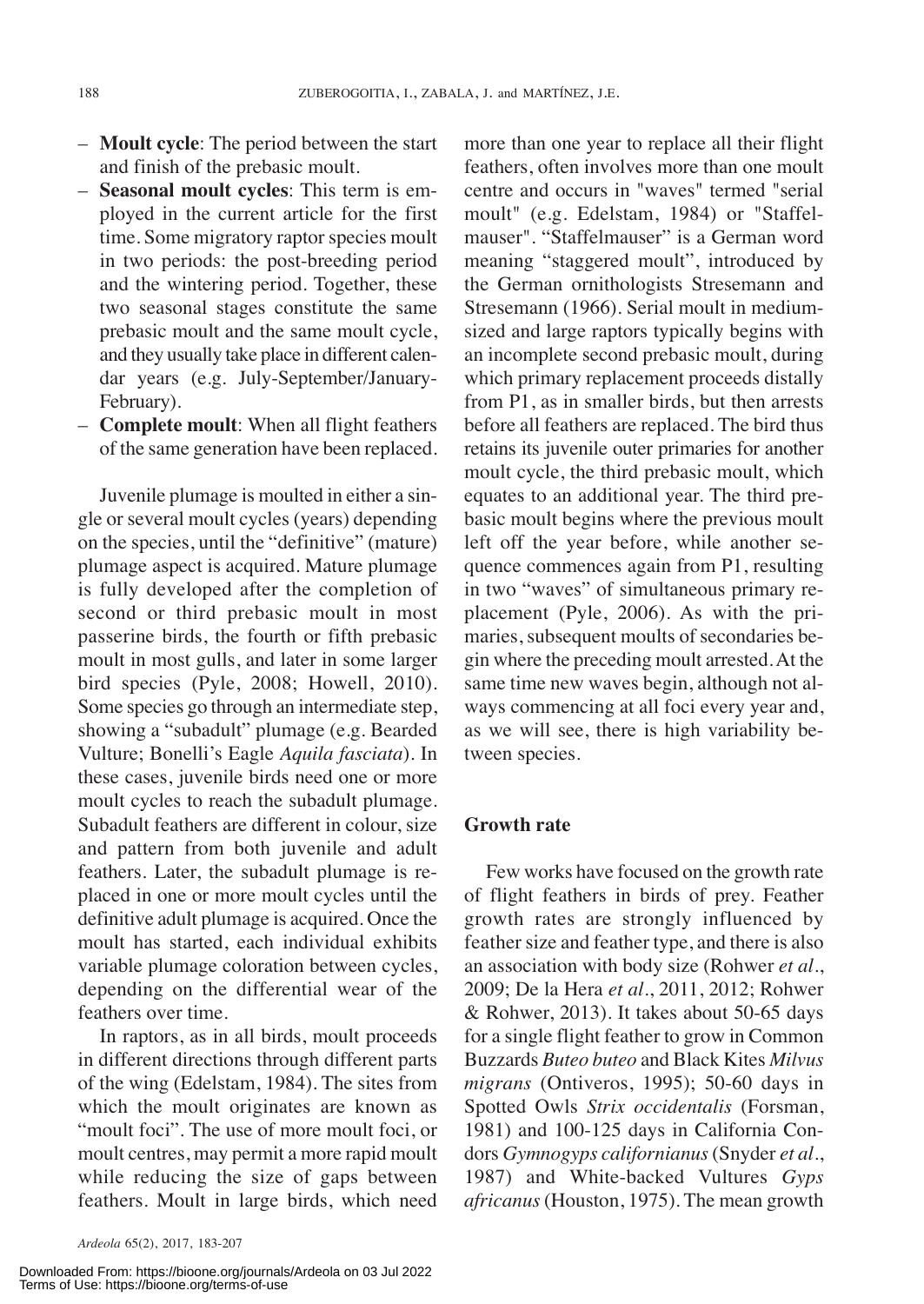velocity of primaries is  $4.6 \pm 0.8$  mm/day in Black Kites and  $4.6 \pm 0.5$  mm/day in Common Buzzards, whereas the rates in secondaries and rectrices are slightly slower. The average rate for regenerating primaries is 4.2 mm/day in Spotted Owls. Five Ospreys *Pandion haliaetus*, retrapped within short periods, showed average feather growth rates of 5.7 mm/day for primaries, 3.1 mm per/day for secondaries and 3.2 mm per/day for rectrices (Prevost, 1983). The average growth velocity of California Condor primaries, despite their larger size, is quite similar, at 4.3-6 mm/day, and 4.4 mm/day has been reported for captive White-backed Vulture remiges (Houston, 1975). The longest feathers showed the highest growth rates.

# **Arrested moult/retained feathers/ incomplete moult**

Some individuals keep interspersed feathers from a previous generation (showing a higher degree of wear) in the position where new ones should be. In fact, it is common to find retained, non-moulted feathers in birds of prey (Pyle, 2005a). Zuberogoitia *et al*. (2009) described that, during the breeding season of European Sparrowhawks *Accipiter nisus*, when the chicks are fledging (in July), 18.75% of the breeding females and 55.5% of the breeding males suspended the moult. The period during which some individuals were found to have stopped moulting coincided with that of peak food demand by nestlings. Pyle (2005a) defines the contrasts caused by these interruptions as "suspension limits", and such instances can be identified in the plumage even after a long period of time. Following these recesses the moult is resumed and usually follows the normal sequence. However, in some cases the feather at which the moult stopped is retained, and the sequence jumps to the next quill. We suspect that this phenomenon may not be restricted to

the breeding season, and that when an individual is not able to obtain sufficient resources to keep up with energy demands it suspends the moult, resuming the process when conditions improve. In fact, during winter, when the moult is finished, it is relatively common to find retained quills in most species. These are evidenced by clear signs of wear in the primaries, secondaries or rectrices moulted in the previous moult season. There is also obvious wear separation between generations, that is those arrested and those moulted in the current year. The presence of retained, non-moulted quills allows us to be more specific when determining the age of a bird, adding an additional year in appropriate cases. The number of retained feathers can also help to evaluate the life history of an individual during the previous year. Moreover, if the retained feather is of the juvenile type, it provides a useful "zero reference" with regard to the year in which the individual was born.

# **The ability to replace damaged feathers outside the moult schedule**

Rohwer *et al*. (2011) suggested that in LaysanAlbatrosses *Phoebastria immutabilis* and Black-footed Albatrosses *P. nigripes*, those primaries that drag along the sand of the atolls where the birds breed, thus becoming severely abraded, are replaced more often. In the same context, Brommer *et al*. (2003) showed that Ural Owls *Strix uralensis*replace the outer primaries more frequently, suggesting that the allocation of position-specific energetic costs may benefit large birds. Zuberogoitia *et al*. (2013; 2016a) found that adult vultures replace some feathers more often than others, indicating that certain feathers may be more important for soaring and gliding. The same authors also noted that vultures are able to provoke the replacement of damaged feathers facultatively, prior to scheduled moult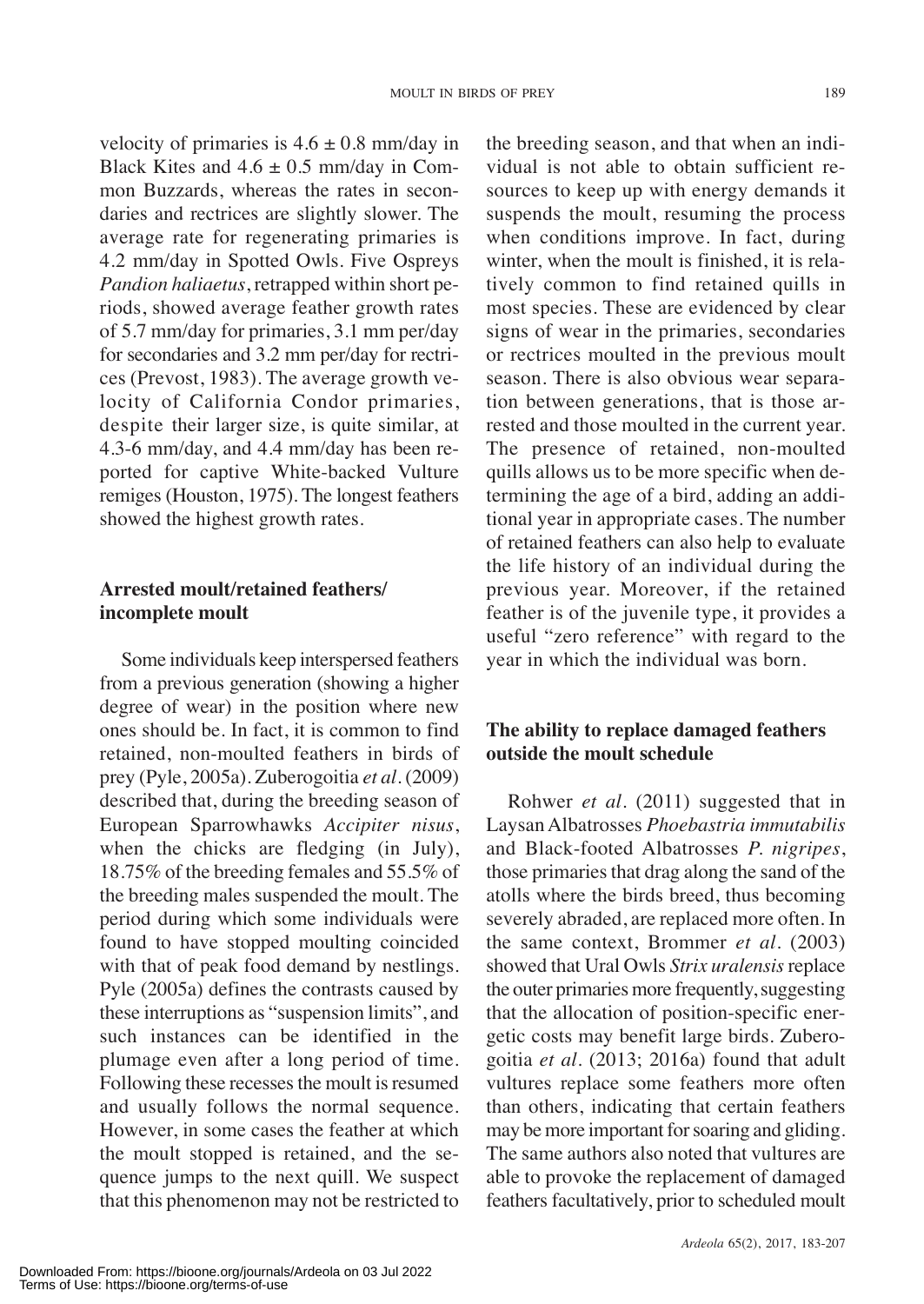dates. Zuberogoitia *et al*. (2013) described that adult griffons select the damaged quills requiring removal by considering the degree of wear and the feathers' position on the wing. The vultures then force these feathers to fall out, by pecking them repeatedly. Ellis *et al*. (2016) also documented this behaviour, in Golden Eagles *Aquila chrysaetos*, and suggested the existence of a neurophysiological mechanism for preferentially replacing damaged feathers. Even juvenile vultures are able to force the replacement of certain primaries, thus bypassing the habitual moult sequence (Zuberogoitia *et al*., 2013). This capacity would explain the relatively good plumage condition observed in Griffon Vultures, above all in adults, despite the fact that these birds need at least two years for a complete moult and that they are involved in continuous disputes whilst feeding, with consequent deterioration of their plumage.

# **Importance** and **consequences** of symmetry **in the moult**

Fluctuating asymmetry (i.e. random deviations from perfect symmetry in bilateral characters) has received increasing attention from ecologists in recent decades (Brommer et *al*., 2003). Asymmetry in feathers is thought to reduce flight performance and symmetrical wings are therefore crucial for hunting success (Thomas, 1993). However, Thomas (1993) focused his attention on fluctuating asymmetry in the size of the wings and tail, which differs from the asymmetry found in the moult sequence. Basically, the moult tends to be symmetrical between both wings and tail in those species that develop a simple moult pattern consisting of one moult cycle. However, asymmetry increases in proportion to the complexity of the moult pattern and the age of the individual (Zuberogoitia *et al*., 2005; 2013, 2016a). The ability to carry out selective replacement of damaged feathers and/or

Downloaded From: https://bioone.org/journals/Ardeola on 03 Jul 2022 Terms of Use: https://bioone.org/terms-of-use

arrest the moult processincreases asymmetry. This is more evident in long-lived birds. The high degree of symmetry that individuals are able to maintain, and the cost that a loss of symmetry has in terms of a reduction in individual survival probability, strongly suggest that developmental homeostasis in partial moult is maintained by (stabilising) survival selection (Brommer *et al*., 2003). However, Brommer *et al*. (2003) did not obtain significant conclusions about the consequences of asymmetry on the biology of an individual. Nonetheless, they stressed its potential value for ecological and evolutionary research.

#### **Moult Sequence/moult pattern**

The sequence of flight feather replacement is fairly constant in each species of bird and is often similar throughout larger taxonomic units (Miller, 1941). Falconids replace the primaries centrifugally, from P4 to the innermost (P1) and the outermost (P10), and the secondaries from two foci (S5 and S13) (Zuberogoitia *et al*., 2002; Pyle, 2005b; Fig. 1a). Accipitrids, and some owl species, replace the primaries from the innermost (P1) to the outermost (P10), and the secondaries from three foci (S1, S5 and S10) (Miller, 1941; Stresemann & Stresemann, 1966; Martínez *et al*., 2002; Zuberogoitia *et al*., 2013, 2016a; Fig. 1b). Strigiforms, however, show high inter-genus variability and most genera follow unique sequences.

In small and some medium-sized accipitrids, some owls, and all falconids the moult of all flight feathers is usually completed in one year (one moult cycle). However, medium-sized and,more particularly, large accipitrids and certain owlspecies need more than one year(more than one prebasic moult) to complete the replacement of all flight feathers. In the case of accipitrids, the basic pattern is followed in an orderly way during the second prebasic moult. During subsequent prebasic moults the process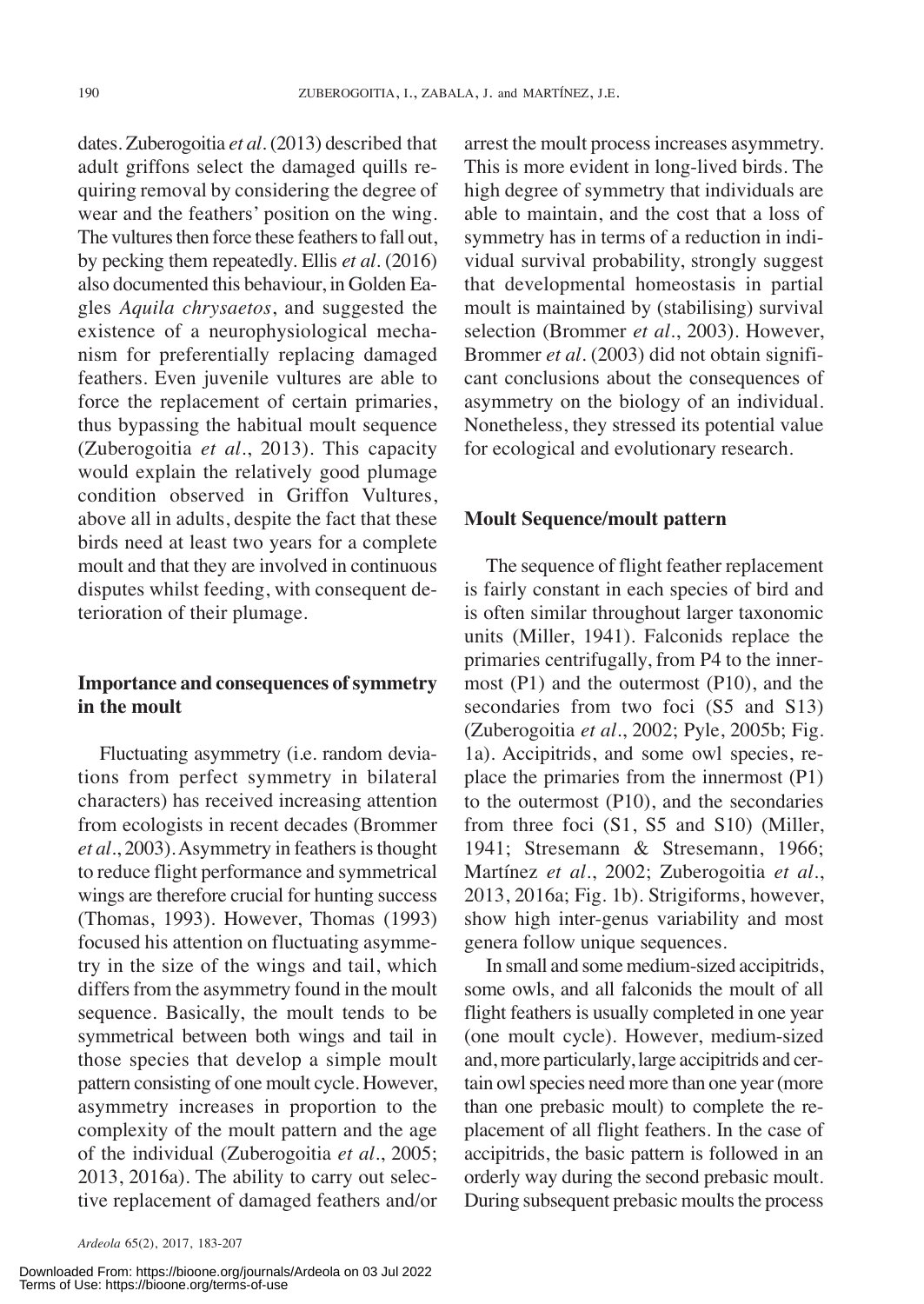becomes complicated, due to the overlapping of different moult waves (serial moult), and the capacity of some species to voluntarily replace damaged feathers. In fact, adult specimens of medium-sized and large accipitrids show a chaotic moult pattern, which some authors describe as an irregular and variable sequence (Stresemann & Stresemann, 1960; Cramp & Simmons, 1980; Schumtz, 1992; Herremans, 2000). Similarly, certain owl species complete the moult in two or more years, with some taking over five years (Martínez *et al*., 2002; Korpimäki & Hakkarainen, 2012). In addition, some species are long-distance migrants, which start moulting in the breeding grounds and continue in the winter quarters, thus showing seasonal moult cycles.

Almost all birds of prey, except the genus *Bubo*, prioritise moulting the primaries during the second prebasic moult. The moult of secondaries usually starts when the primary moult is already advanced. Moreover, second cy individuals of those species that require more than two moult cycles to replace the juvenile plumage usually moult very few secondaries, if any, during the second prebasic moult.

# **Falconids– Complete moult in one moult cycle, starting at P4**

Most falconids start moulting P4 and S5 during the breeding season and finish moulting P10 and S1 in the autumn (mainly October; Fig. 1a; Zuberogoitia *et al*., 2002; Leonardi, 2015).

# *Falconids–* **Complete moult in one moult cycle, two seasonal moult cycles,starting at P4.**

Most of the species in this group are latebreeding migrants that moult a few PP and some SS whilst at the breeding grounds, arrest the moult for migration, and finish moulting in their winter quarters. Forsman (2016) states that Eurasian Hobbies *Falco subbuteo* and Eleonora`s Falcons *Falco eleonorae* moult flight feathers in their winter quarters. However, breeding females from

southern populations moult P4 (also even P3, P5 and P6) and sometimes S5 (S4 and S6) during the last few days of nestling care, as seen in both Eurasian Hobbies (northern Spain, own, unpublished data; Gabriel de Jesús pers. comm., 2017) and Eleonora's Falcons (Canary Islands, Sagardía, pers. comm., 2012). The interval between the last feather moulted in summer-autumn and the first feather moulted in winter is longer than one month, and determination of the focus of the suspended moult is feasible, due to differential wear between adjacent feathers.

Some widespread species show varying behaviour between different populations, depending on the latitude. Most Peregrine Falcon *Falco peregrinus* populations from low latitudes are sedentary, those from medium latitudes are partial migrants, and those breeding in arctic grounds are long-distance migrants (White *et al*., 2013). Sedentary or partial migrant populations show a continuous moult pattern in a single seasonal moult cycle, while nordic peregrines (e.g. *F. p. calidus*) moult in two seasonal moult cycles; they start on the breeding grounds, arrest the moult to migrate, and finish in the winter quarters (Wegner & Kersting, 2016; Olle & Estrada, 2017).

# **Accipitrids– Complete moult in one moult cycle, starting at P1**

Most sedentary and short-distance migrants in the category of small and mediumsized accipitrids follow the pattern in Figure 1b. They start moulting at P1 during the breeding season. When PP moult is advanced (P4-P6) they start moulting SS at S1, followed by two foci in SS (S5 and S11-13). P10, S4 and S8 are the last flight feathers to be moulted and are also the most frequently retained feathers from the previous year.

Medium-distance migrant populations of some species (e.g. Red Kites *Milvus milvus*) complete the moult in their winter quarters if they have not finished before migration. However, in such cases, the number of feathers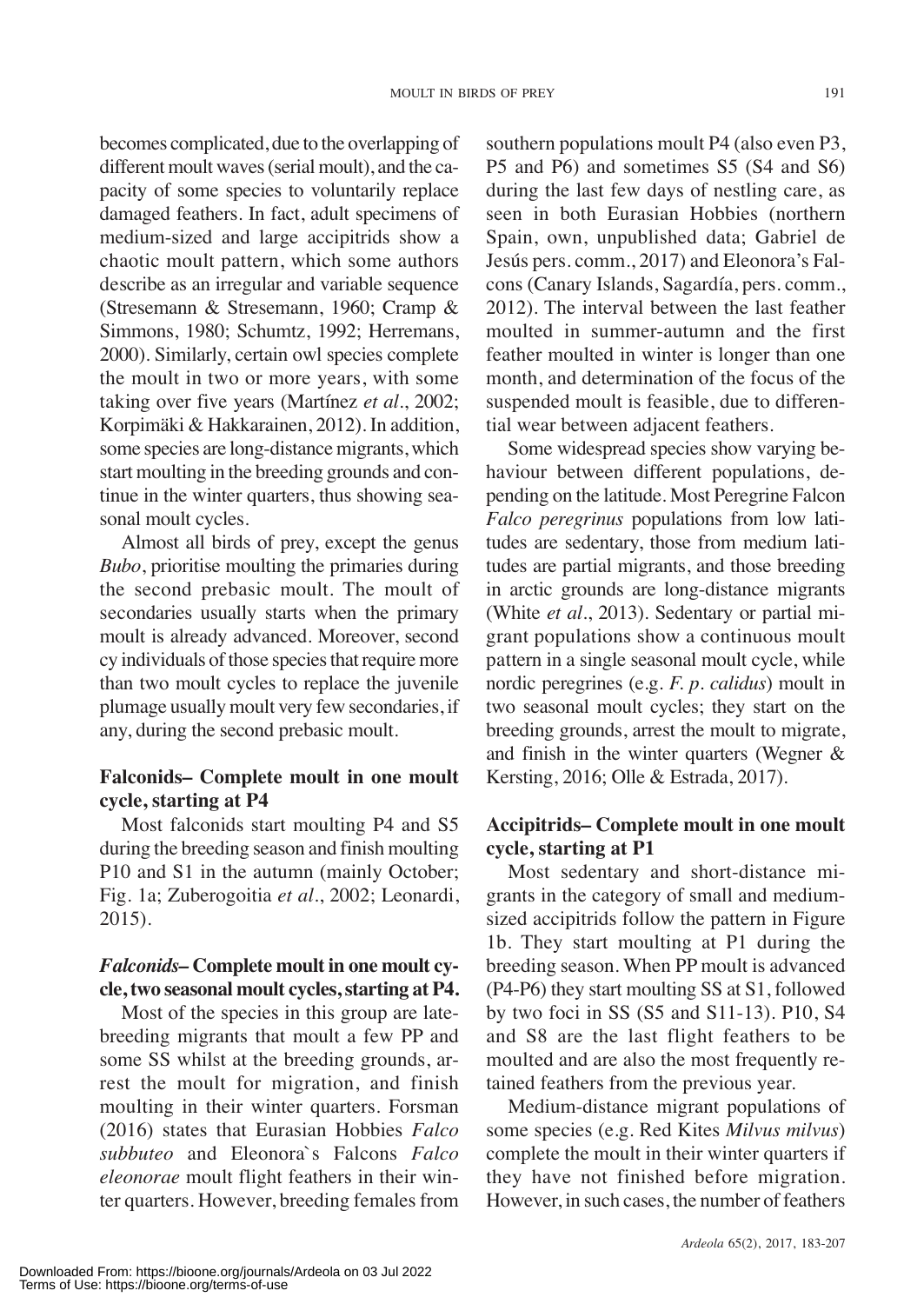involved is small. The affected birds do not halt the moult process, finishing in October-November in only one seasonal moult cycle, in a similar fashion to local populations.

### **Owls– Complete moult in one moult cycle, starting at P1**

Some small and medium-sized owl species (e.g. Little Owl *Athene noctua*; Short-eared Owl *Asio flammeus*; Long-eared Owl *Asio otus*; Martínez *et al*., 2002) follow exactly the same pattern as the above-mentioned accipitrids (Fig. 1b).

# **Accipitrids– Complete moult in one moult cycle, two seasonal cycles, starting at P1**

Certain medium-sized migratory species start moulting during the breeding season, with some PP and a few SS being affected (they also follow the pattern of Fig. 1b). Some species stop the moult before migrating (e.g. Honey Buzzard *Pernis apivorus*), although others continue moulting during migration (e.g. Montagu's Harriers *Circus pygargus*, Arroyo & King, 1996). All of them complete the moult in their winter quarters.

# **Owls– Complete moult in one moult cycle, two seasonal cycles, starting at P1**

Scops Owls moult the innermost PP, and in a few cases some of the SS, after the breeding season. They then arrest the moult for migration, and finish it after arriving at the wintering grounds (Martínez *et al*., 2002).

# **Accipitrids– Complete moult in multiple moult cycles, starting at P1**

Common Buzzards, for example, need two moult cycles to complete the replacement of all flight feathers, following the same sequence as for other medium-sized raptors (Zuberogoitia *et. al*., 2005; Fig. 2a). This species, and others that need more than one year to complete the replacement of all flight feathers (e.g. vultures, which need two or three moult cycles; Fig. 2b), demonstrate serial moult (Clark, 2004), although not all individuals follow this pattern in the third prebasic moult. Most individuals resume the moult sequence where they finished in the second prebasic moult, and only a small proportion start a new wave, moulting P1 and/or P2 (Zuberogoitia *et al*., 2005; 2013, 2016a). In fact, the moult sequence during the second, third, and fourth prebasic moults is orderly (moulted feathers form a homogeneous block) and there is high symmetry between both wings. Serial moult is more evident in later years and, together with other individual factors, contributes to the asymmetry and chaotic appearance of the moult in adults.

# **Accipitrids– Complete moult in multiple moult cycles, multiple plumages, starting at P1**

Some species change the juvenile plumage to an intermediate, subadult plumage in two or three moult cycles (e.g. Bonelli's Eagle, Vincent-Martin & Ponchon, 2013; Golden Eagle, Liguori, 2004 and Watson, 2010; White-tailed Eagle *Haliaeetus albicilla*, Forsman, 2016; Bearded Vulture, Zuberogoitia *et al*., 2016a). Subadult quills usually have a different colour and pattern to juvenile and adult feathers. Subadult quills are also shorter than juvenile feathers but are still slightly longer than adult feathers. This can be observed mainly in the secondaries.Adult, definitive plumage appears when subadult feathers are moulted in subsequent cycles. However, some adult feathers (mainly innermost PP) appear early on, in the third or fourth prebasic moult, due to the serial moult effect. Such feathers contrast strongly with adjacent, subadult quills.

# **Accipitrids– Complete moult in multiple moult cycles, two seasonal cycles, staring at P1**

This pattern applies to medium-sized migratory raptors. These are trans-Saharan migrant species that breed late in Europe, moulting some primaries and secondaries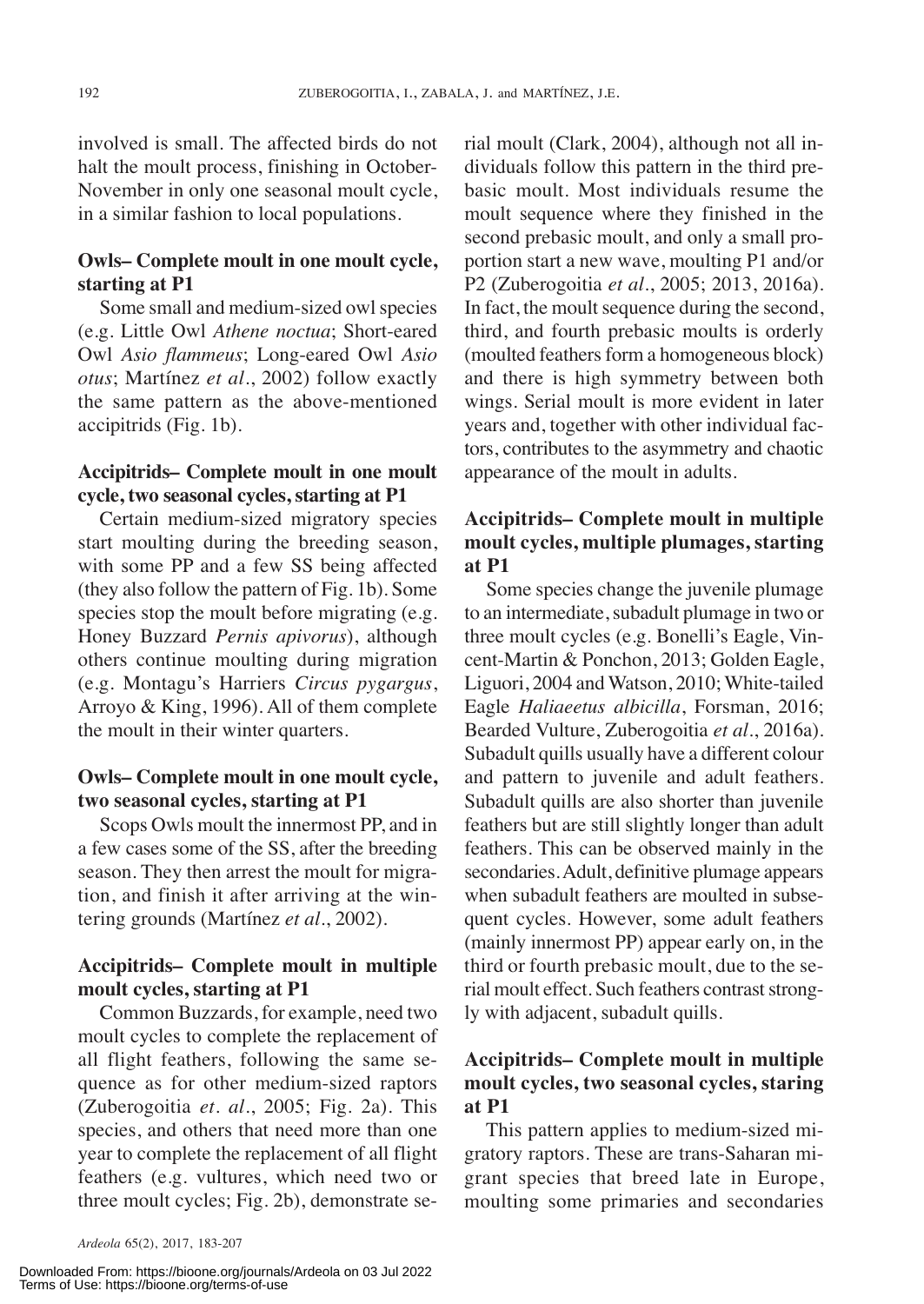

FIG. 2.—Moult sequence of (a) medium-sized accipitrids and (b) large accipitrids, which need two or more moult cycles to complete the replacement of all feathers of the same generation. Figures show the typical moult sequence of individuals that have finished the third prebasic moult  $(3<sup>rd</sup>$  cy in winter or  $4<sup>th</sup>$ cy in spring). Arrows show the foci and the progression of the moult. Grey coloured feathers and arrows show the feathers and progression of moult during the second prebasic moult ( $2<sup>nd</sup>$ cy); black feathers and arrows belong to the third prebasic moult  $(3<sup>rd</sup> cy)$ ; and white feathers are juvenile, retained ones from the first prebasic, prejuvenile moult (1<sup>st</sup> cy). Calendar year (cy). GC Great Covert, PC Primary Covert, S Secondary and P Primary.

*[Secuencia de muda de (a) Accipitridas medianas y (b) Accipitridas de gran tamaño, que requieren dos o más ciclos de muda para completar el reemplazo de todas las plumas de la misma generación. Las figuras muestran la típica secuencia de muda una vez finalizada la tercera muda prebásica (3er ac en* invierno o 4º ac en primavera). Las flechas muestran los focos de inicio de muda y la progresión de la misma. Las plumas y flechas coloreadas de gris indican las plumas mudadas y la progresión de la muda *durante la segunda muda prebásica (2º ac); las plumas y flechas negras muestran la tercera muda prebásica (3er ac); y las plumas y flechas blancas son aquellas juveniles, retenidas de la primera muda prebásica, prejuvenil (1er ac). Año calendario (ac). GC cobertora mayor, PC cobertora primaria, S secundaria, P primaria.]*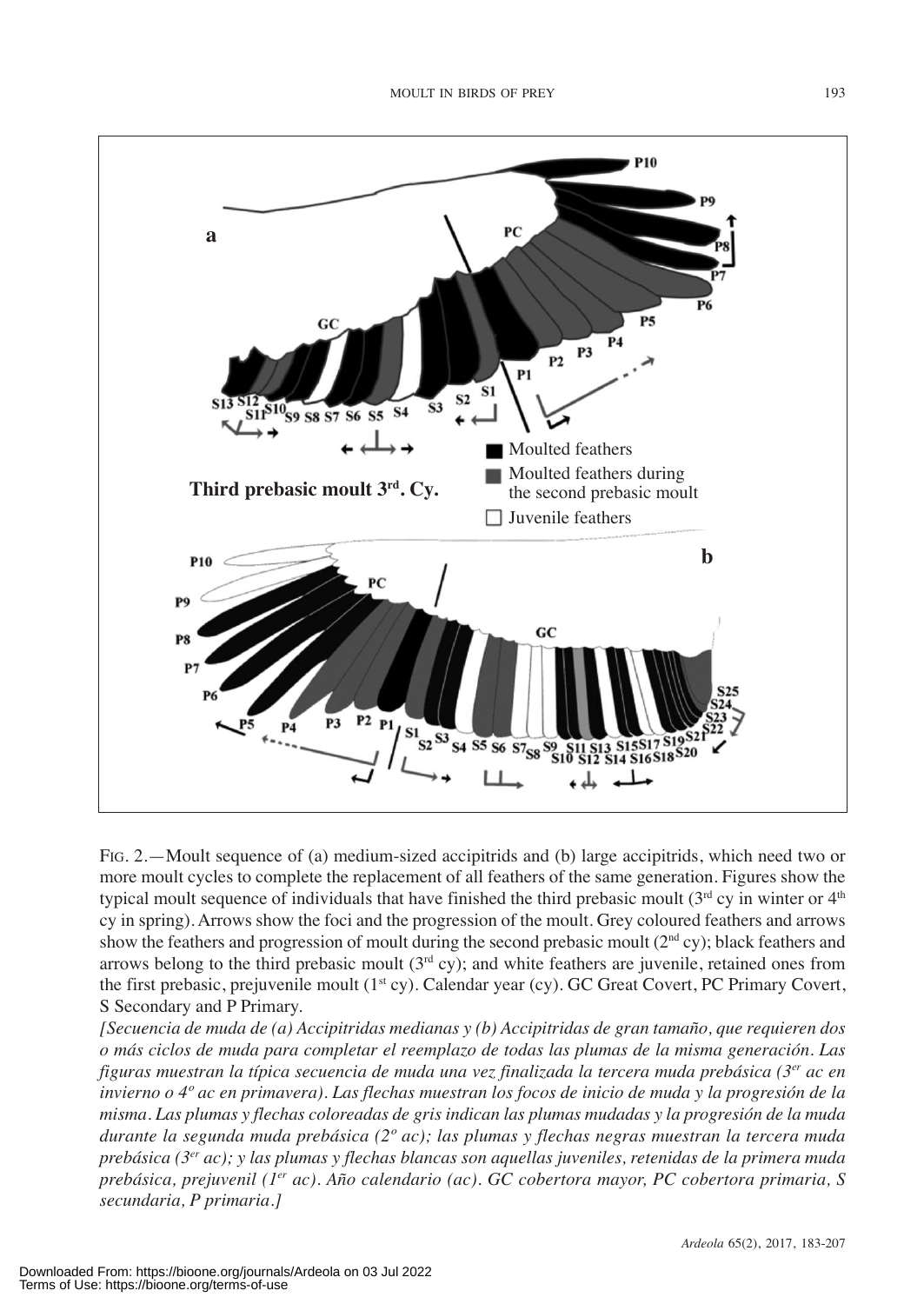before departure. Some of them, for example Ospreys and Steppe Buzzards *Buteo buteo vulpinus*, arrest the moult before migrating and continue the sequence in the winter quarters (Edelstam, 1984; Herremans, 2000). However, other species are able to moult while migrating (e.g. Booted Eagle *Hieraaetus pennatus*, Short-toed Eagle *Circaetus gallicus*; Forsman, 2016; unpublished pers. data). Some individuals of these species winter in southern Europe, or behave as sedentary species, expending less energy and time than birds that migrate to central or southern Africa (García-Dios, 2016; Sayago, 2011). We hypothesise that this behaviour may permit them to save energy and advance more quickly in the moult sequence than would be expected. This theory remains to be tested, although some of our data suggest it may be true. In the same context, juveniles of some of these species spend their first two years in their wintering grounds. For example, Prevost (1983) showed that juvenile Ospreys start the second prebasic moult during the first autumn of life (some months after hatching), whilst in their winter quarters. Moult then continues uninterrupted until the age of 22-29 months, before their departure to breeding grounds. These juvenile Ospreys complete the moult in one year, and even show serial moult, which causes some of the innermost primaries to be moulted twice.

### **Owls– Complete moult in multiple moult cycles**

Contrary to raptors, Strigiforms show high variability in moult patterns, depending on both the start point of the moult and the direction.As we have mentioned above, certain owl species fall within some of the described P1 groups(Fig. 1b). These owls display a simple moult pattern. "Simple" because they follow an orderly schedule, and there is only one moult cycle, although some migratory species (e.g. Scops Owls) need two seasonal

Downloaded From: https://bioone.org/journals/Ardeola on 03 Jul 2022 Terms of Use: https://bioone.org/terms-of-use

cycles. However, most owlspecies need multiple moult cycles to complete the replacement of all flight feathers, and some of them require more years than any other raptor species. Another differential characteristic is the fact that most owls do not demonstrate serial moult patterns. Owl moult follows an orderly sequence, resuming where the previous moult left off the year before.

#### *Strix owls: starting at P5*

The moult sequence starts at P5 (P4 in Ural owl *Strix uralensis*; see Pietiäinen *et al*., 1984) and continues outwards to P10 (Fig. 3a). Some birds do not manage to moult these six primaries in one prebasic moult, but others are able to moult even more quills. In the latter cases, the sequence continues at P4 and moves inwards to P1. Secondaries show two foci (S10, S5 and sometimes S1/S2), which develop centrifugally (e.g. Ural Owl, Pietiäinen *et al*., 1984; Tawny Owl, *Strix aluco*, Martínez *et al*., 2002; and Great Grey Owl, *Strix nebulosa*, Solheim, 2011). During the third prebasic moult, *Strix* owls continue where the previous moult finished, and this schedule follows systematically. However, the differential wear of some feathers causes some of them to be replaced more often than others (Brommer *et al*., 2003), mainly in adult birds.

#### *Barn owls: starting at P6*

Barn owls start the second prebasic moult with P6 and continue centrifugally with P7 and P5, although a few individuals are able to shed three primaries during the first cycle (Lenton, 1984; Taylor, 1993; Martínez *et al*., 2002; Fig. 3b). Secondaries show two/three foci (S12, S2 and S6), from which moult continues centrifugally. During the third prebasic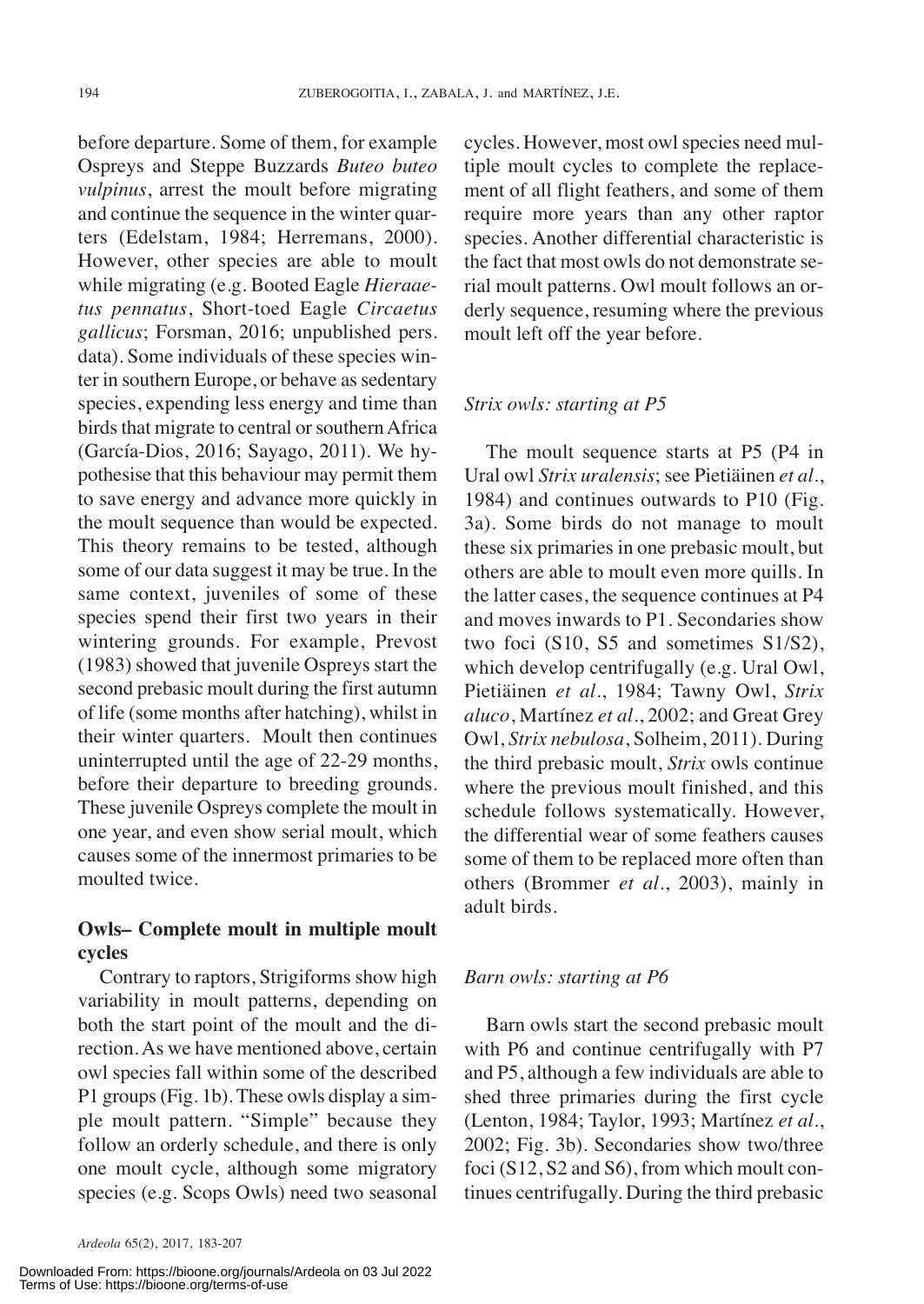

FIG. 3.—Moult sequence of (a) *Strix owls*, (b) *Tyto* owls, (c) Boreal Owl, and (d) *Bubo* owls. Figures show the typical moult sequence of individuals that have finished the third prebasic moult (3<sup>rd</sup> cy in winter or  $4<sup>th</sup>$  cy in spring). Arrows show the foci and the progression of the moult. Grey coloured feathers and arrows show the feathers and progression of moult during the second prebasic moult  $(2<sup>nd</sup> cy)$ ; black feathers and arrows belong to the third prebasic moult  $(3<sup>rd</sup> cy)$ ; and white feathers are juvenile, retained ones from the first prebasic, prejuvenile moult  $(1<sup>st</sup> cy)$ . Calendar year (cy). GC Great Covert, PC Primary Covert, S Secondary and P Primary.

(Secuencia de muda de (a) género Strix, (b) género Tyto, (c) mochuelo boreal y (d) género Bubo. Las *figuras muestran la típica secuencia de muda una vez finalizada la tercera muda prebásica (3er ac en* invierno o 4º ac en primavera). Las flechas muestran los focos de inicio de muda y la progresión de la misma. Las plumas y flechas coloreadas de gris indican las plumas mudadas y la progresión de la muda *durante la segunda muda prebásica (2º ac); las plumas y flechas negras muestran la tercera muda prebásica (3er ac); y las plumas y flechas blancas son aquellas juveniles, retenidas de la primera muda prebásica, prejuvenil (1er ac). Año calendario (ac). GC cobertora mayor, PC cobertora primaria, S secundaria, P primaria.]*

moult the sequence follows on from where the previous moult finished, P8, P4 and P3. The sequence is completed in the fourth prebasic moult  $(4<sup>th</sup> cy)$ , with the moult of P9, P10 and P1. There is high inter-individual variability in the number of remiges shed during each moult cycle.

### *Boreal Owl: starting at P10*

Boreal Owls *Aegolius funereus* can take up to five moult cycles to complete the replacement of all the juvenile feathers (Hörnfeld *et al*., 1985; Korpimäki & Hakkarainen, 2012). During the second prebasic moult, Boreal Owls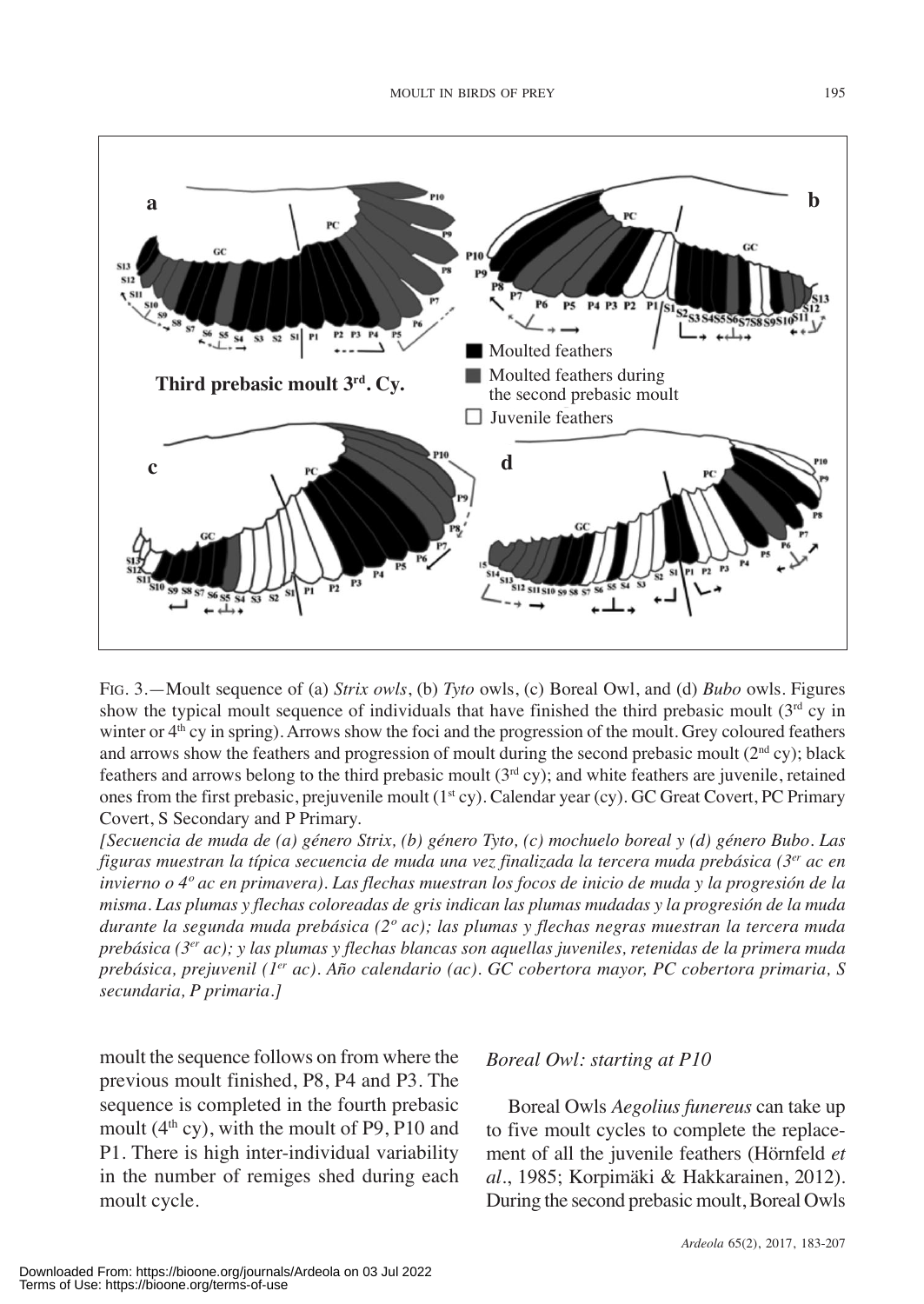start moulting at P10 and the sequence continues inwards (Fig. 3c). The number of primaries moulted each year depends on age, sex, latitude, breeding status, weather and rodent cycles (Korpimäki & Hakkarainen, 2012). Some individuals show serial moult, starting a new wave at P10 while still moulting the innermost primaries (Martínez *et al*., 2002).

#### *Large owls: exceptional cases*

In all the cases described above, the moult of flight feathers starts in the primaries. However, Eagle Owls *Bubo bubo* and Snowy Owls *Nyctea scandiaca* are totally different (Martínez *et al*., 2002; Solheim, 2012). In the second prebasic moult the process normally starts with the central pair of rectrices and the shedding of the innermost secondaries (SS13-15). In favourable conditions, second cy owls are able to continue moulting further secondaries, following an ascendant order (outwards). Additionally, some individuals are able to moult P6/P7 (Fig. 3d). During the third prebasic moult, owls continue where they finished the year before, shedding P6 and continuing with P7 and P8 and advancing in an orderly manner with SS from a new focus at S1. They continue the moult of PP centrifugally during the following prebasic moults, although a new focus starts from P1 outwards, and P3 and P4 are the last moulted primaries. Some birds may take up to five years to complete the replacement of all flight feathers of the same generation.

#### METHODS FOR ASSESSING MOULT

Once in hand, a bird of prey is firstly given an overall check, to review the general appearance of the plumage. Juveniles have uniform plumages, with all flight feathers showing the same wear level, colour and pattern. By contrast, from the onset of the

Downloaded From: https://bioone.org/journals/Ardeola on 03 Jul 2022 Terms of Use: https://bioone.org/terms-of-use

second prebasic moult onwards, individuals show heterogeneous plumage due to differential feather wear. The main rule when recording moult is to keep in mind the predictable moult sequence of the species. Knowing when and how the moult of each feather is going to occur will help the correct identification of feathers. For example, the first flight feather(s) moulted in a Peregrine Falcon is always P4 and the last should be S1, P1 and P10. Between these extremes there should be a gradual difference in colour and wastage from the newest feather to the oldest. If checking a peregrine in winter we should first examine P4, which should be the oldest feather at this time. If any other quill shows a more worn pattern, then it is a retained feather that has not yet been moulted or is not going to be moulted. This is especially useful to identify several feather generations in large species.

In some species it is very difficult to detect subtle changes in the worn feathers. This is particularly true for owls, especially older birds, which are able to conserve all their flight feathers in an excellent state. However, researchers can now use black ultraviolet (UV) light fluorescence to check moult in owls (for more details see Weidensaul *et al*., 2011). In owls, new feathers are covered by porphyrins, which are natural pigments that fluoresce brightly when exposed to UV light. Porphyrins are easily destroyed by exposure to sunlight, and are hence most abundant in new feathers. Under UV light, positioned 15 cm away, the ventral surfaces of newlymoulted flight feathers fluoresce an intense magenta colour. This effect is brightest in the proximal third of the feathers, and fainter or absent from the distal third (Supplementary material appendix 1, Figure A1). The older the feather the less magenta is present, hence it is possible to detect the moult sequence by comparing the magenta composition of the feathers. Feathers replaced during the previous moult cycle lack porphyrins and do not

*Ardeola* 65(2), 2017, 183-207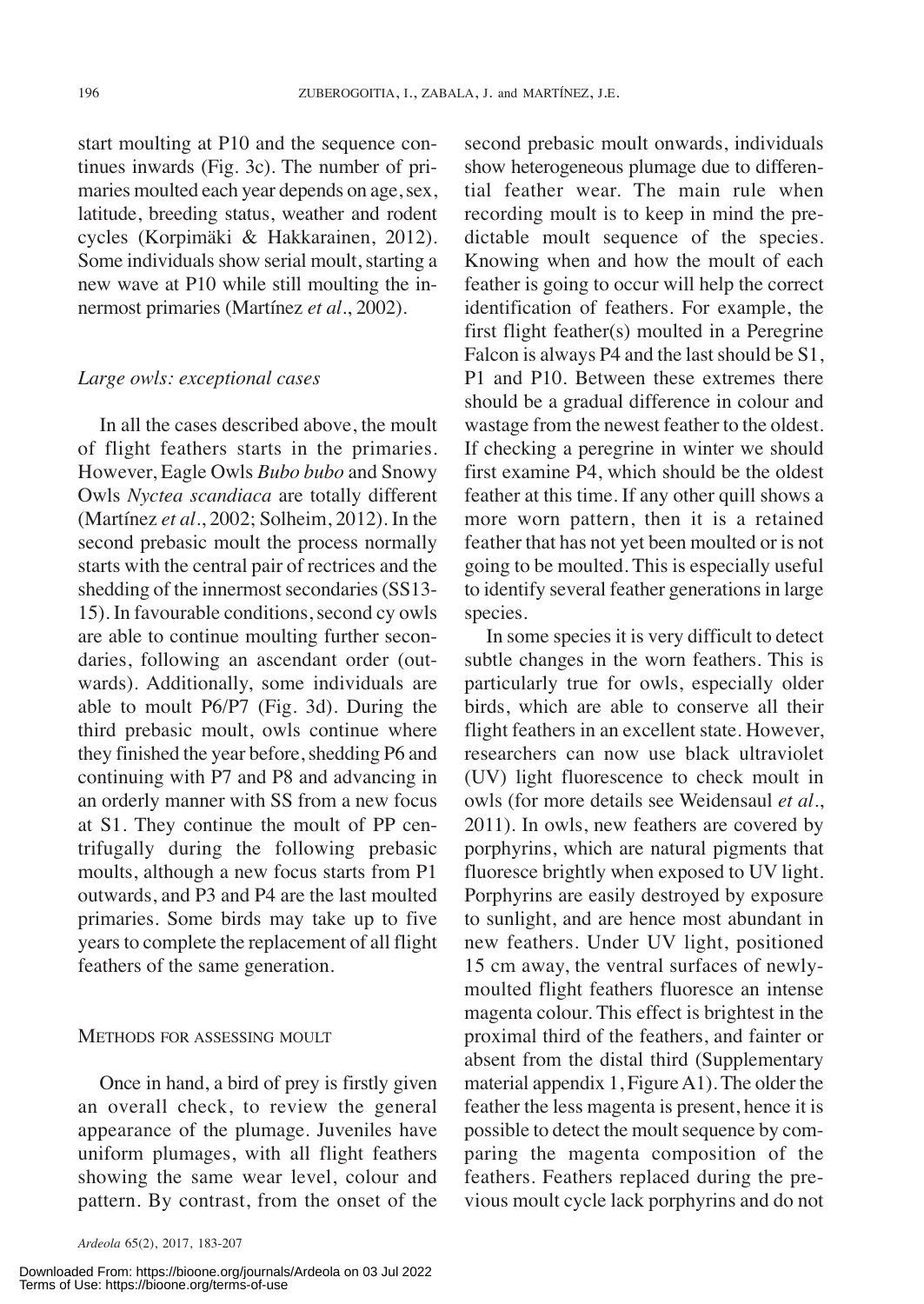be considered as a non-invasive study technique. Despite this, the use of high quality photographs of wild birds of prey to create moult cards has scarcely been used since the first articles were published (Snyder *et al*., 1987).The current level of sophistication and widespread use of digital photography among ornithologists has created a huge databank of high-quality pictures from which moult state can be safely inferred (Supplementary material appendix 1, method to increase the number of moult cards for a species that is difficult to handle *Moult Score*

# **Field photography**

show the magenta colour. This method is very good for checking the moult of some species (e.g. Tawny Owl, Supplementary material appendix 1, Figure A1) but lacks enough resolution for others (e.g. Barn Owl).

The study of moult entails trapping and handling (and associated disturbance) of birds of prey. Thus, the use of field photography could

quired to maintain basal metabolism. For example, most falconers know how to induce a peregrine or goshawk to finish the moult by the first weeks of September, by increasing both the quantity and quality of food and keeping the bird in stable light and temperature conditions, whereas a wild individual does not finish until at least a month later.

# **Recording and analysing moult**

Ginn and Melville (2000) and Newton (2009) suggested a standard recording system according to the growth stage of primaries and secondaries: old feathers are scored as 0, fully grown new ones as 5, and growing feathers as 1-4 for intermediate stages of development. These individual moult scores were then summed to give an overall moult score of between 0 and 50 (for 10 PP) and 0 and 65 (for 13 SS). Rohwer (2008) also showed how to assign scores indicating direction of replacement and points where waves of moult started or will stop, which is really interesting. Combining these scores acrossindividuals yields a moult summary table, the starting point for determining the rules of feather replacement. In this procedure, growing primaries and secondaries are scored as decimal fractions of their full length, varying from 0.1 to 0.9 (Rohwer & Wang, 2010; Rohwer & Broms, 2013), and they have also changed the moult score system used in Europe. However, the problem of summarising moult in summary tables where two or three feather generations must be considered was not normally addressed. Following Zuberogoitia *et al*. (2013), feathers scored as 0 are also recorded as A (juvenile), K (moulted in the previous moult season), M (moulted two years previously) and O (moulted three years previously). In future, it would be valuable that moult cards of birds of prey include: 1) the numbers of growing feathers examined at

# **Moult in captive birds**

The moult sequence is the same for birds in captivity as for wild individuals, at least for small and medium-sized species that complete the moult in one cycle. However, the onset, duration and end date of the moult may be different (see e.g. Hörnfeldt *et al*., 1985; Chandler *et al*., 2010). Captive birds are fed daily and their energy demands: for flying, hunting, mating or defending the nest and the territory, differ from those of wild birds(Cieslak & Kwiecinski, 2009). Moreover, climatic conditions in captivity vary less than those experienced in the wild, hence less energy is re-

(Bearded Vulture). This technique has also been used to increase sample sizes for scarce, endangered species or those that are difficult to trap (see Ryan, 2013; Vieira *et al*., 2017).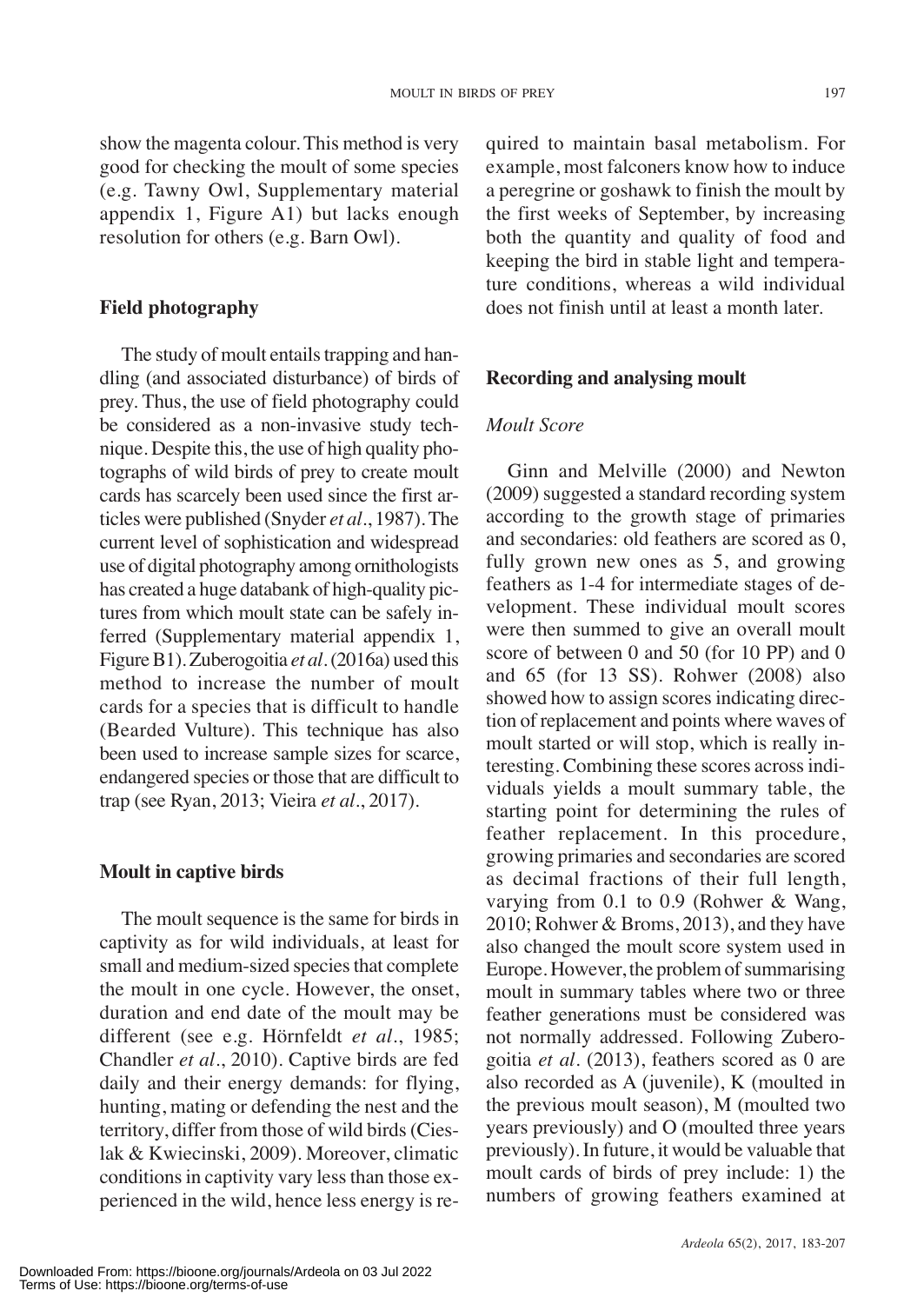each locus, 2) the direction of replacement between adjacent feather pairs, 3) nodal and terminal feathers marking points of initiation or re-initiation of moult following arrests, and 4) the age of the feathers.

#### *Timing of Moult. Underhill-Zucchini models*

The timing of primary and secondary moult can be analysed using models developed by Underhill and Zucchini (1988) and Underhill *et al*. (1990), implemented in the "moult" package (Erni *et al*., 2013) for R. Moult index (the ratio between the sum of moult scores at any one time and the total moult scores of all feathers, with values between 0 and 1) is used as the response variable. Date, converted into Julian days, is the vector on which moult indexes are observed. With this data (moult index and date) it is possible to build basic models that make use of non-moulting as well as moulting birds, fitting the model using the maximum likelihood method (Newton, 2009). These models give estimates of moult duration, average start date (from which average end date can be calculated), and the standard deviation of the start date. It is possible to select five basic levels or types for analysis of the moult data: Type  $1 -$  Where the entire population is considered: those individuals that are not yet moulting, those in moult, and birds which have completed moult. In this case the value used does not matter. Type 2 – The entire population is considered but moult scores are required. Type 3 – Only birds in moult are considered. Type  $4 - B$ irds in moult and those that have completed moult are considered. Type 5 – Birds that have not started moult and that are in moult are considered. However, these models cannot be applied to those many birds of prey with incomplete or stepwise moults. Thus, these likelihood models cannot be applied to tropical species that moult year-round, and they sometimes fail to work for species with distinct moult seasons. Nevertheless, Zuberogoitia *et al*. (2016a) modelled the moult of Bearded Vultures using the data type 1, requiring only information on whether an individual has not yet started moult, is in moult, or has completed moult, coded as 0, 0.5, and 1, respectively, using only the current year's moulting feathers for analyses.

#### *Explanatory variables*

The moult package (Erni *et al*., 2013) goes further, by enabling exploration of the effects of explanatory variables (e.g. sex, age, different geographical populations, years, rainfall; Barshep *et al*., 2013 and Zuberogoitia *et al*., 2016a,b) on: 1) moult duration, 2) start date and 3) the standard deviation of the start date (Erni *et al*., 2013). As the authors suggest, these covariates can overlap, and quadratic terms, interactions, etc. can be added to either part, using the standard R notation for model formulae. Dietz *et al*. (2015) investigated the effect of body mass and geographical latitude on primary moult duration with linear and quadratic models, using a non-phylogenetic conventional ordinary least squares regression (OLS) and a phylogenetic generalised least square regression (PGLS) in R. Dietz *et al*. (2013) also used the moult package for some analyses. Since the package does not allow a comparison of nested groups they also used general linear models (GLM) for testing differences between age categories within sex, and between males and females within an age category, employing a series of models that estimated a combination of the variables (duration, start date and SD of start date) separately for both age category and sex and calculating AIC values.

#### **Using moult for ageing**

In species achieving a complete moult in one moult cycle, a high proportion of individuals can be aged as either in their second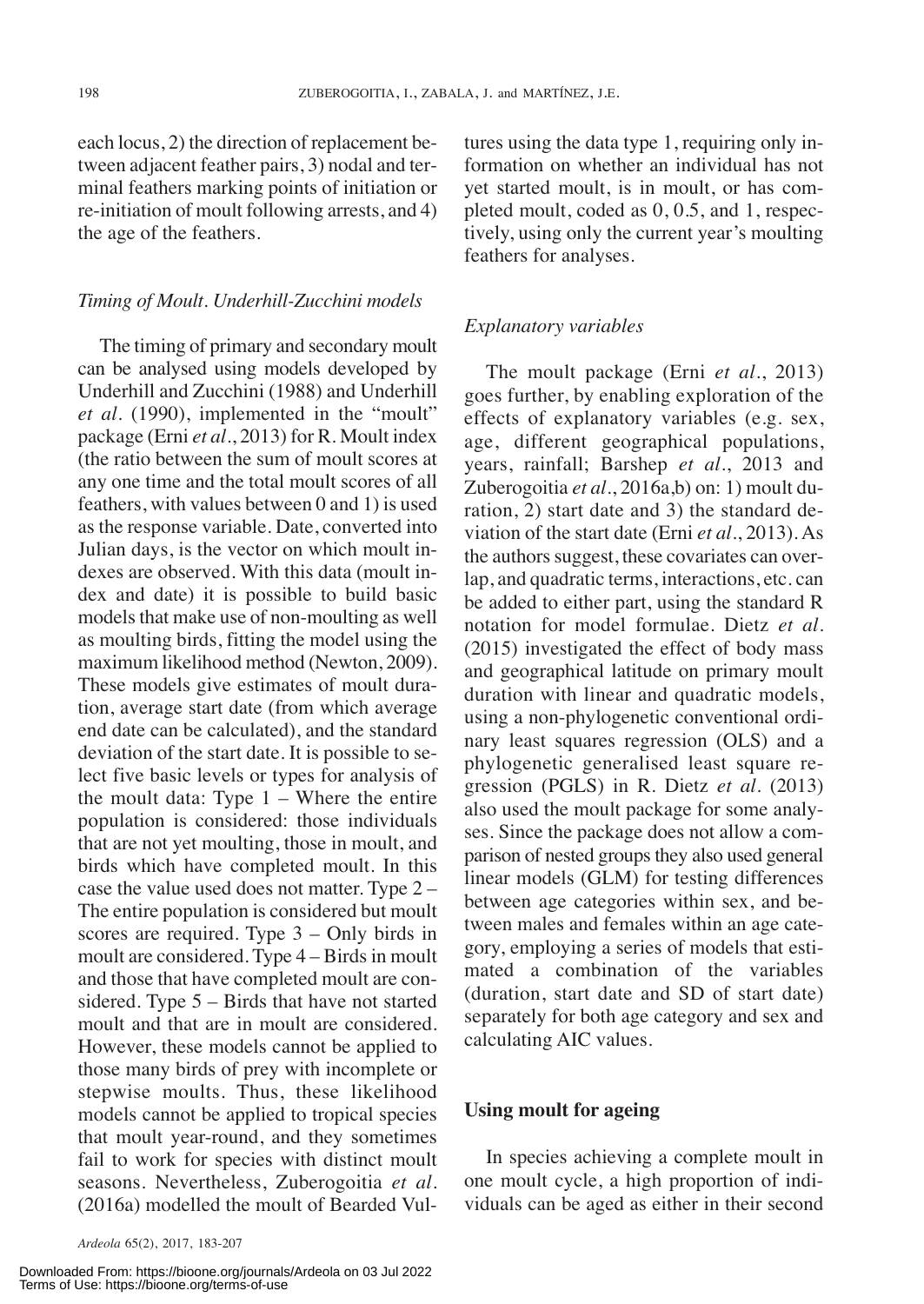cy (in second-basic plumage) or older (at least third-basic plumage; Pyle, 2005a). However, it is possible to go further, through analysis of feather retention patterns. An individual with adult plumage but with some retained juvenile feathers is aged as second cy in autumn or third cy in spring. If the retained feathers are adult (i.e., two generations of adult feathers), the individual will be aged as at least third or fourth cy  $(3<sup>rd</sup> cy + in autumn/4<sup>th</sup> cy + in spring)$ .

For those species taking more than one moult cycle to complete the replacement of all feathers of the same generation, the minimum age of individuals can be determined up to their  $5<sup>th</sup>$  cy (fifth-basic plumage). This is achieved by examining the number of generations present among the primaries and secondaries, and looking for retained feathers (see e.g. Martínez *et al*., 2002; Pyle, 2005a; Zuberogoitia *et al*., 2013). In some species showing multiple different plumages(i.e., juvenile, subadult and adult) birds can be aged beyond their 5<sup>th</sup> cy (see e.g. Zuberogoitia *et al*., 2016a). Moreover, if the moult pattern and the trend in the asymmetry of both wings are known it is possible to go further in ageing certain species (e.g. Common Buzzard http://depredadoresdebizkaia.blogspot.com. es/2013/01/busardo-ratonero-tercera-mudaen.html).

THE MOULT OF BIRDS OF PREY AND ITS ECOLOGICAL IPLICATIONS

# **Trade-offs between moult, breeding, migration and wintering**

The processes of breeding, flight feather moult, and migration all require extra food above the needs of daily maintenance. Normally, each stage requires high amounts of energy that determine mutually exclusive activities (Hedenström, 2006). Moult is usually timed to minimise peaks in energy demands during either reproduction or migration, and

the duration and extent of moult is constrained by the energy invested in either of the latter two factors (Pietiäinen *et al*., 1984). In addition, many birds demonstrate a quiescent period in winter, during which they are neither breeding, moulting or migrating (Newton, 2009).

Moulting and breeding are both energetically demanding activities. Hence moult in passerines is usually delayed until breeding has finished (Hemborg & Lundberg, 1998; Hinsley *et al*., 2003). However, birds of prey require long periods for moulting, and therefore moult normally starts during incubation (several weeks earlier in females than males) or during the first weeks of chick rearing (Schumtz, 1992; Newton, 2009; Zuberogoitia *et al*., 2016a). In birds of prey, the division of breeding duties between the sexes is more marked than in most other birds (Korpimäki & Hakkarainen, 2012). In most species, except vultures, females perform most or all of the incubation, brooding and feeding of the nestlings, while males provide most or all of the food for the family (Newton 1979, 1986; Cramp & Simmons, 1980; Krüger, 2005; Zuberogoitia *et al*., 2018). A period of hunger, due to increased demand for food on the part of offspring, is mostly associated with a deceleration in the process of feather loss and also causes some birds, mainly males, to arrest the moult process in order to meet their offspring's requirements (see Newton & Marquiss, 1982; Espie *et al*., 1996; Cieslak & Dul, 2006; Zuberogoitia *et al*., 2009). Hence, the more time spent rearing young, the less time there is for moult. Reciprocally, a longer moult, to clear worn feathers from the wing, may make breeding in the next season impossible (Rohwer *et al*., 2011). The number of moulted remiges has also been found to decrease with increasing brood size (Pietiäinen *et al*., 1984; Karell *et al*., 2013). Equally, birds losing their broods early, or not commencing breeding at all in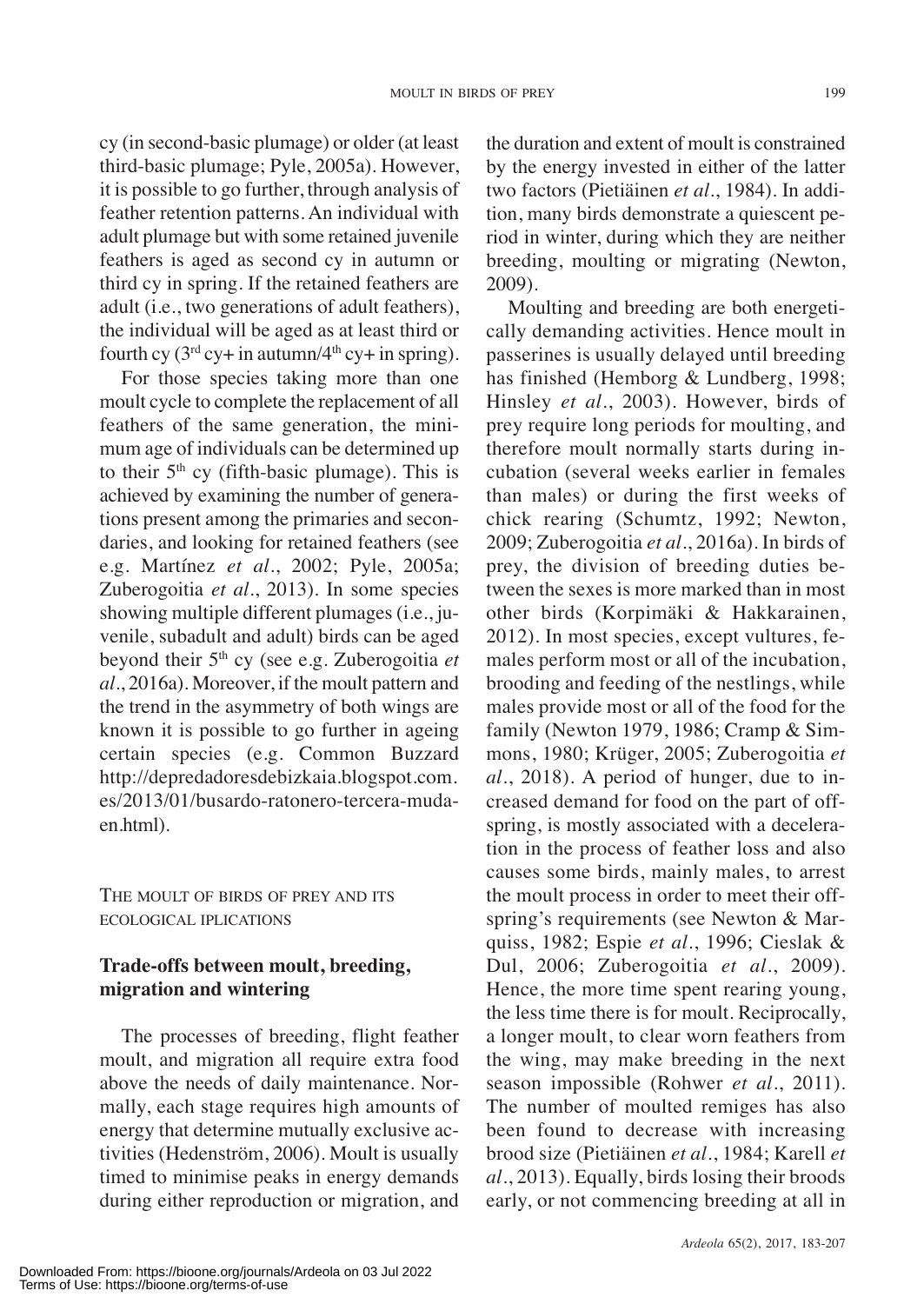the given season, tend to have a more advanced moult (Cieslak & Dul, 2006).

Photoperiodic responses in birds differ with latitude and more northerly breeders tend to moult faster (Orell & Ojanen, 1980; Morton & Morton, 1990, Bojarinova *et al*., 1999). Late-moulting birds will also have shorter days in which to accumulate energy stores for overnight feather growth (Murphy & King, 1990), and may face dwindling food supplies and falling temperatures. Later breeding has been associated with reductions in adult reproductive success and survival (e.g. Siikamäki *et al*., 1994; Nilsson & Svensson, 1996), and conflicts between the requirements of breeding and moulting have been suggested as explanatory factors (Hinsley *et al*., 2003). Birds of prey, however, have corrected this problem and show differential moulting processes depending on the latitude of the breeding grounds. Smaller raptor and owl species normally finish their moult before the post-breeding migration or before winter (for sedentary species). However, late-breeding species (e.g. Eurasian Hobby, Scops Owl) or populations(e.g. arctic peregrines; Wegner & Kersting, 2016) replace their feathers in two seasonal moult cycles: starting on their breeding territories and finishing at the wintering grounds.

In long-distance migrants flight feather moult rarely overlaps with breeding or migration. However, most species start moulting during the last part of the breeding season and stop before migration, resuming the moult in winter quarters (Herremans, 2000; Chandler *et al*., 2010). The replacement of some primaries before migration may enable the birds to exploit a food resource during a period of the year when other pressures are not high. It may also enable the replacement of the remaining primaries, on the wintering grounds, to take place at a more leisurely rate than otherwise (Mead & Watmough, 1976). However, as we have already commented, some species are able to continue moulting

*Ardeola* 65(2), 2017, 183-207

Downloaded From: https://bioone.org/journals/Ardeola on 03 Jul 2022 Terms of Use: https://bioone.org/terms-of-use

during migration (e.g. Booted Eagle, Shorttoed Eagle, Montagu's Harrier). The migratory flight of harriers seems to be slow and generally takes place at relatively low altitudes. They combine flapping and gliding with hunting along the way (Brown, 1976). This mode of migration may allow harriers to continue moulting slowly while migrating, as they are not obligate soaring birds, for which gaps in the wings would represent higher energetic costs (Arroyo & King, 1996).

By contrast, large, sedentary species may extend the time devoted to moult, but suspend moult in winter to save energy, in order to survive during adverse weather periods and build enough reserves to start reproduction early (Zuberogoitia *et al*., 2013).

#### **Individual experience and status**

Age-related differences in moult may be expected between individuals that have not yet entered the breeding population, and should be especially prominent in long-lived species with delayed sexual maturation. During the first years of life, juveniles of all species pass through critical stages that affect the moult process (e.g. dispersion, foraging experience, first migration, floating). Juveniles require more energy to obtain the same food intake as territorial adults. Experience and knowledge of the territory mark the difference, and this is reflected in the moult. Although most birds of prey do not breed during the second cy, and hence are not then limited by the energy demands required to develop the breeding cycle, juveniles normally start moulting later than adults and they moult fewer flight feathers than adults during the moult cycle. This is especially evident in large species. Immature vultures, for example, need three moult cycles to complete the moult, while adults are able to finish a complete moult in two moult cycles (Zuberogoitia *et*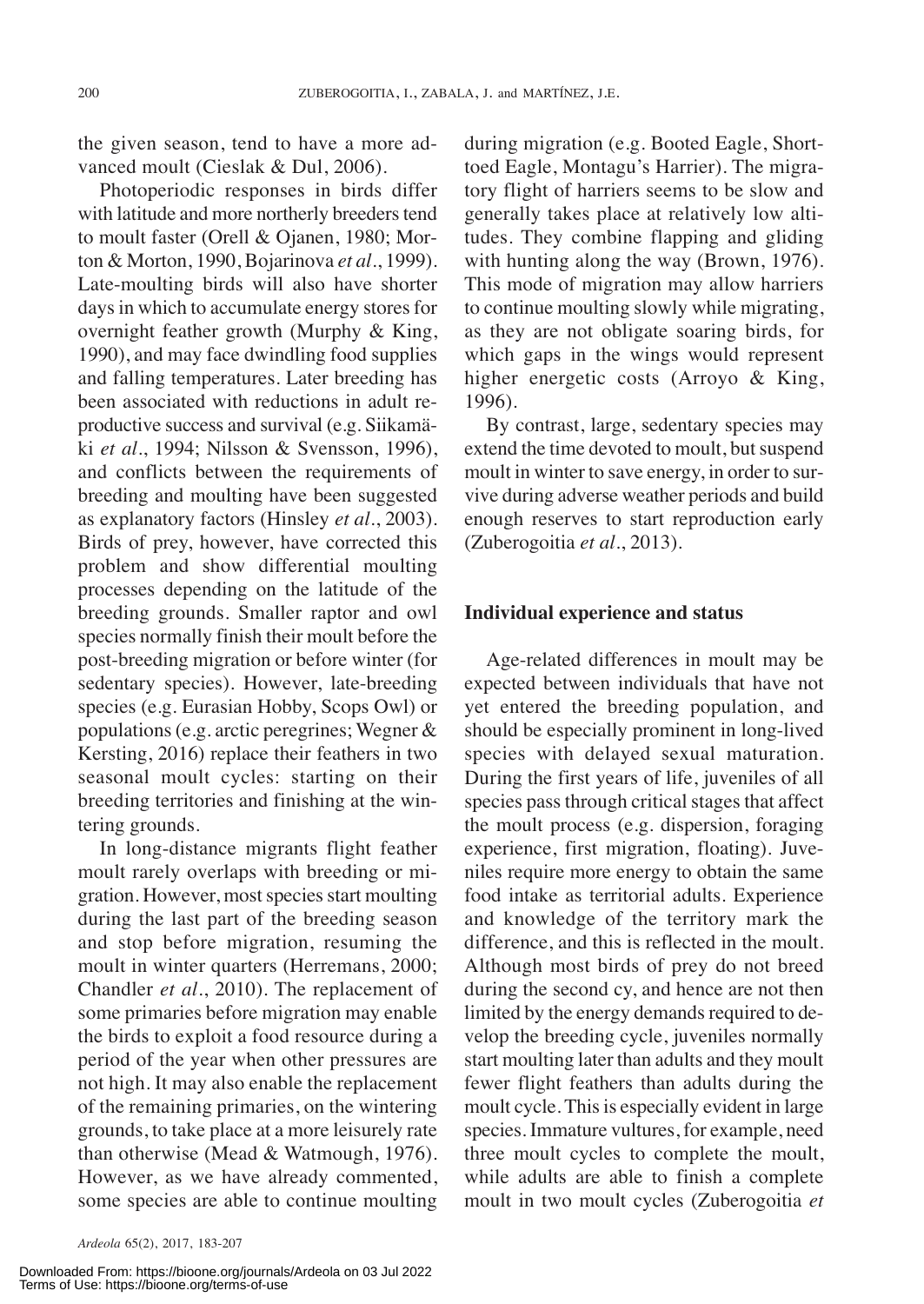*al*., 2013; 2016a). However, subadult birds  $(3<sup>rd</sup>, 4<sup>th</sup>$  and  $5<sup>th</sup>$  cy) start moulting earlier than adults, although they are still not able to moult more feathers than adults (Zuberogoitia *et al.*, 2016a).As birds gain experience they can mobilise more energy, which enables them to moult earlier and change more quills than juveniles.

#### **Age-related plumage care**

New quills usually contrast strongly with old feathers in both juvenile and subadult birds. This is made more obvious by the fact that, as we have mentioned above, feathers are different during the first stages of the life of a bird of prey, particularly in large raptors. However, the older an individual, the more difficult it is to detect differences between two generations of flight feathers. We suspect that individuals are able to improve feather care, and that this ability may be related to survival probability.

#### **Territory quality**

Individuals inhabiting a rich territory may have a greater food intake and feed more frequently than those located at a lower quality site. This parameter (territory quality) is usually difficult to measure. Occupancy, breeding success, and productivity are the commonest factors used to model it. We suggest that moult may be used as another relevant tool for assessing territory quality. In this regard, Espie *et al*. (1996) showed that male Merlins *Falco columbarius*, inhabiting higher quality territories had higher moult scores, suggesting that they were able to moult at a faster rate, or start earlier, than their counterparts in lower quality territories. This example suggests that moult may be used as a novel tool to study population ecology.

#### **Applications of moult in ecological studies**

Unfortunately, few studies of moult in birds of prey go further than the classical objective of ageing an individual. As Newton (2009) suggested, the lack of knowledge of basic moult in raptors prevents major investment in other research projects. Nevertheless, it should be possible to develop a trend in which moult can be used to test the biological and ecological parameters of birds of prey. By way of an example, Karell *et al.* (2013) suggest that the colour polymorphism of Tawny Owls is likely to covary with physiological and behavioural traits, due to genetic pleiotropy between genes regulating pigment production and those regulating physiological and behavioural functions. The authors show that both male and female brown Tawny Owls moult significantly more primary feathers than grey individuals, irrespective of age or reproduction decisions in the year of moult. The benefits of moulting additional feathers may override putative costs and instead improve performance. In the studied population, brown adult Tawny Owls have a lower survival probability than grey birds, especially under adverse winter conditions (Karell *et al*., 2011).

This type of analysis using birds of prey as models is scarce in the literature but nowadays there is increasing interest in exploring the relationship between moult and ecological processes in other groups of birds. For instance, moult can serve as an indicator of other life-history stages that cannot be quantified directly. Zuberogoitia *et al*. (2016b) showed a relationship between delayed moult onset of European Storm Petrels *Hydrobates pelagicus* and particular episodic weather events. Barshep *et al*. (2013) quantified the effects of environmental factors on the start and duration of moult in the Curlew Sandpiper *Calidris ferruginea*, demonstrating that disturbance at a certain stage within the annual cycle of migratory birds can alter the next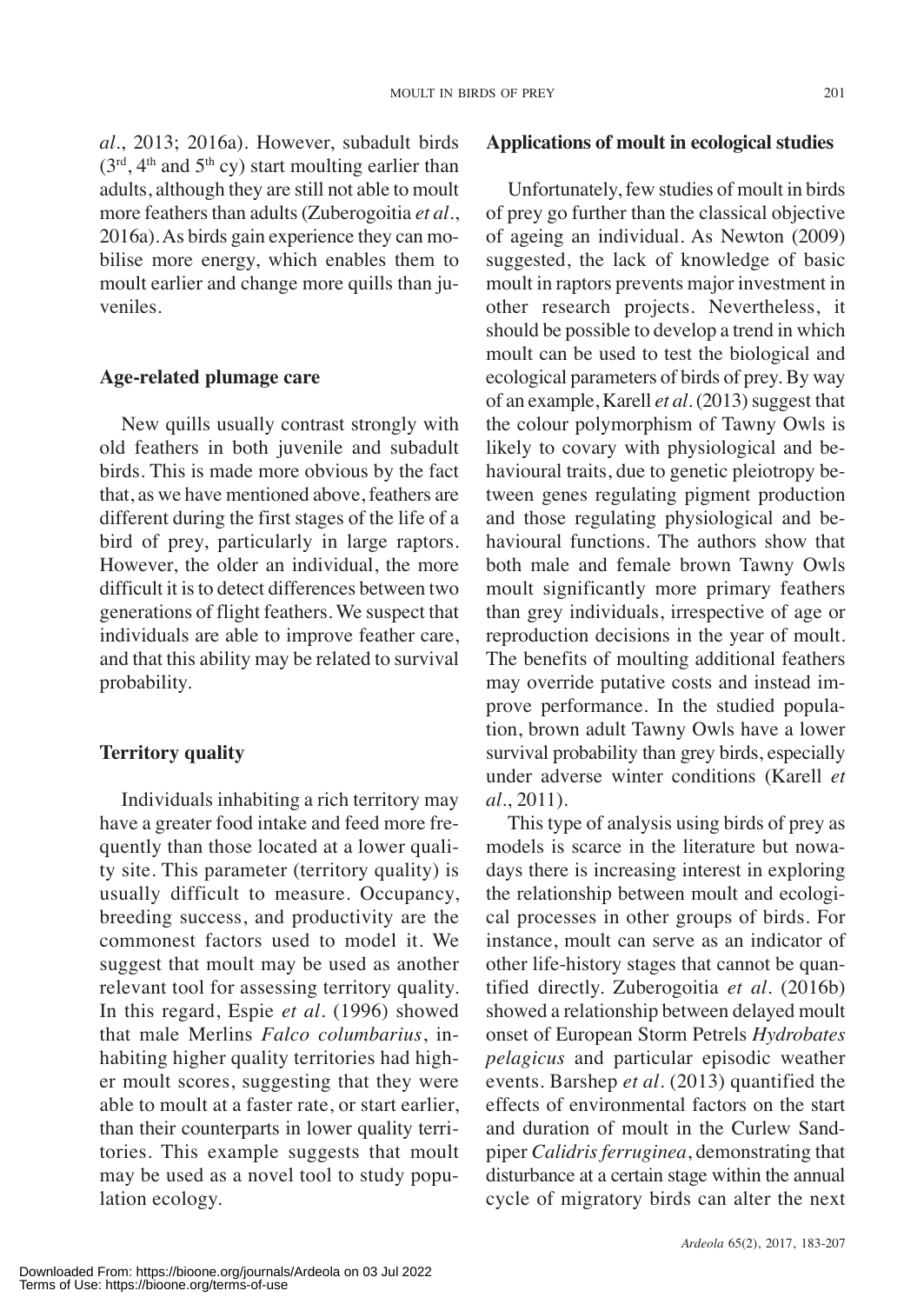biological event, through carry-over effects. They demonstrated that when moult started later the duration was often shorter, but that late completion of moult might have fitness consequences, probably jeopardising survival. Rohwer *et al*. (2011) suggested that, if feather quality is the currency linking trade-offs in reproductive performance between seasons, birds with worn feathers should have reduced breeding success. In fact, by studying two species of albatrosses, they related the failure to replace all primaries every two years to a lower success rate in the breeding season following the failure. The likelihood of attempting to breed during that season was also reduced.

#### **Determination of individual condition**

If we know the moult pattern, age and gender determinations, and breeding cycle of each species we can assessthe health status of an individual prior to its being handled. This is very useful for wildlife rehabilitation centres (WRC), where birds of prey are usually admitted all year round in multiple circumstances. If we know the moult pattern and the average extent of the moult on a certain date, we can distinguish between an acute or chronic cause of admission, where this is not readily apparent.

#### LOOKING FORWARD

In recent decades there has been increasing interest in determining the moult sequence and related traits of raptors and owls. Consequently, the number of published papers on this topic has increased considerably in recent years, although there is still a dearth of knowledge that prevents researchers from going further. Unfortunately, there is a lack of sufficient expertise for carrying out proper studies of moult in most birds of prey species.

Downloaded From: https://bioone.org/journals/Ardeola on 03 Jul 2022 Terms of Use: https://bioone.org/terms-of-use

One of the main reasons why moult data is not considered more widely is that checking raptor moult is a skill than many researchers lack.

In this review we have summarised current knowledge of the moult of birds of prey, and we propose the need for further studies to complete basic information on the moult of some species. We also consider it important to increase the use of high-resolution photography, in order to accelerate the collection of moult data for scarce or difficult-to-trap species. As a subsequent step, moult cards could be useful tools in a new generation of ecology and evolution research. It is very interesting, for example, that most raptor species follow two basic moult patterns (Falconids and Accipitrids), but owls show at least five totally different moult patterns, which are unique to each genus. We must also consider that, currently, we only partially know the moult sequence of a limited number of species, mainly European and North-American birds of prey. There is still a huge gap in knowledge of tropical species and those of other less-studied regions. This lack of information obscures potentially interesting data and limits model variations (see e.g. Kang & Hur, 2016).

An example of how moult data could be applied in future studies arises from the work of Margalida *et al*. (2013). They examined the movement patterns of pre-adult, non-breeding Bearded Vultures born in the wild Pyrenean population and in the reintroduced populations of the Alps and Andalusia. They showed that birds from the wild and reintroduced populations differed in their movement patterns, with shorter dispersal in the former. However, the authors failed to postulate which of these behaviours would be advantageous for the target populations since they lacked data on response variables (e.g. breeding success), which is needed to evaluate individual condition. We consider that, by using field photographs of the birds,

*Ardeola* 65(2), 2017, 183-207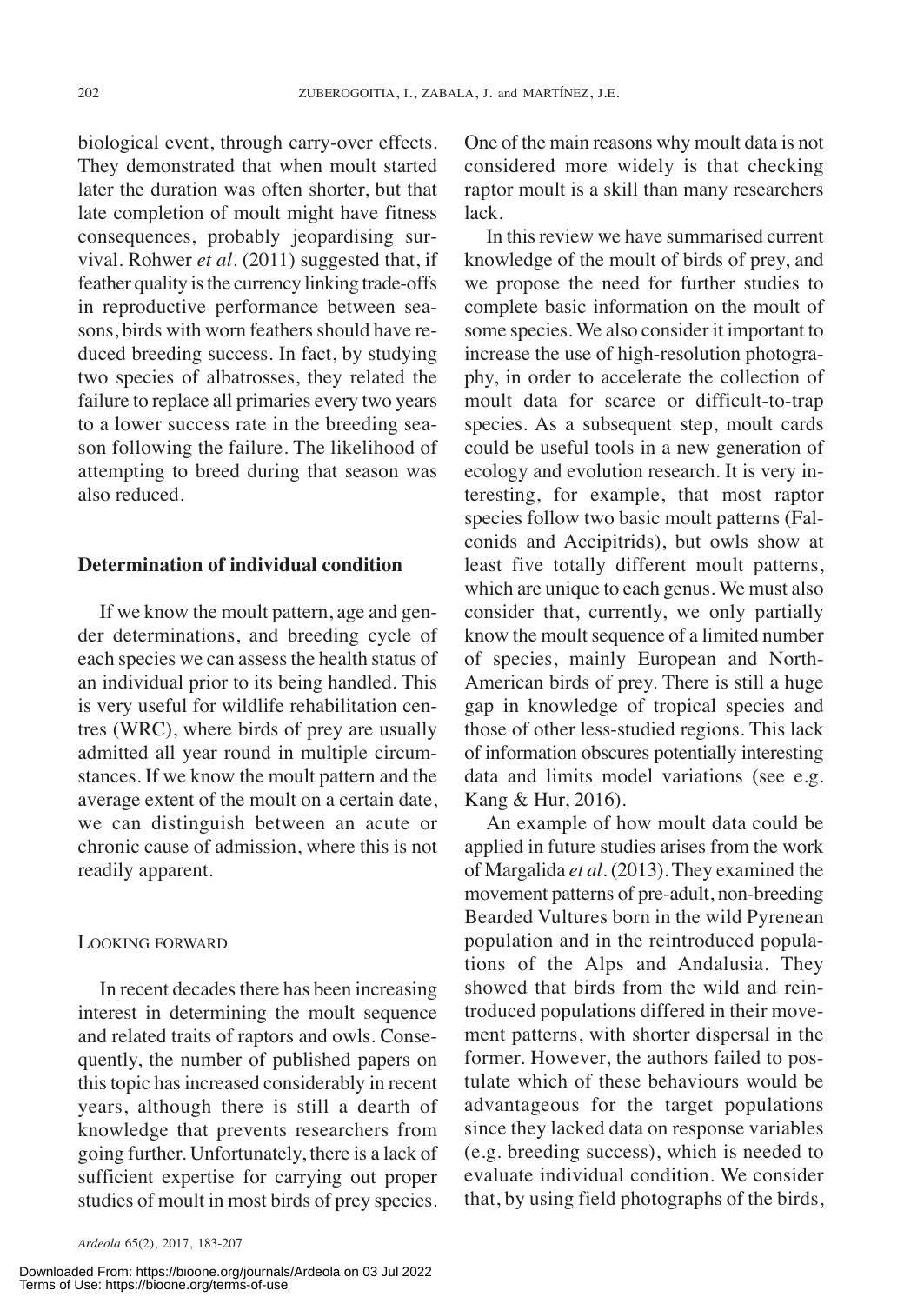it might be possible to obtain individual moult cards. The response variable (moult scores) could then be modelled with fixed factors, such as the origin of the population, sex, or age; and with covariates, such as dispersal area, movement patterns and dispersal distance

This method is also valid for testing the life strategies of different populations or for comparing different habitats (see e.g. Hinsley *et al*., 2003). For example, some species, mainly large raptors and owls, do not breed every year, and knowledge of moult scores might permit other hidden responses to be evaluated (see e.g. Rohwer *et al*., 2011). Moreover, moult scores and related factors (onset, standard deviation of the start date and moult duration) may be useful for comparing the inter-annual effects of climatic conditions on target populations (see e.g. Zuberogoitia *et al*., 2016b).

ACKNOWLEDGEMENTS. - We thank Javier Elorriaga for his valuable comments in a first draft and thanks to Alexandra Farrell for the linguistic revision. Sievert Rohwer and one anonymous reviewer provided helpful comments on the manuscript.

AUTHOR'S CONTRIBUTIONS.—Study conception IZ, Investigation IZ, Resources IZ, JZ, JEM, Data curation IZ, Writing initial draft IZ, Writing critical review and commentary of revision JZ, JEM, Supervision IZ, Project Administration IZ.

### **REFERENCES**

- Arroyo, B. & King, J.R. (1996). Age and sex differences in molt of the Montagu's Harrier. *Journal of Raptor Research*, 30: 224-233.
- Barshep, Y., Minton, C.D.T., Underhill, L.G., Erni, B. & Tomkovich, P. (2013). Flexibility and constraints in the moult schedule of long-distance migratory shorebirds: causes and consequences. *Ecology and Evolution*, 3: 1967-1976.
- Bird, D.M. & Bildstein, K.L. (eds.). (2007). *Raptor Research and Management Techniques*. Hancock House Publisher. Surrey, Canada.
- Bojarinova, J.G., Lehikoinen, E. & Eeva, T. (1999). Dependence of postjuvenile moult on hatching date, condition and sex in the Great Tit. *Journal of Avian Biology*, 30: 437-446.
- Brommer, J.E., Pihlajamäki, O., Kolunen, H. & Pietiäinen, H. (2003). Life-history consequences of partial moult asymmetry. *Journal of Animal Ecology*, 72: 1057-1063.
- Brown, L.H. (1976). *British birds of prey*. Collins, London.
- Campbell, B. & Lack, E. (1985). *A dictionary of birds*. British Ornithologists' Union. London.
- Chandler, R.M., Pyle, P., Flannery, M.E., Long, D.J. & Howell, S.G. (2010). Flight feather molt of turkey vultures. *The Wilson Journal of Ornithology*, 122: 354-360.
- Cieslak, M. & Dul, B. (2006). *Feathers, identification for bird conservation*. Natura Publishing House. Warsaw.
- Cieslak, M. & Kwiecinski, Z. (2009). Moult and breeding of captive Northern Hawk Owls *Surnia ulula*. In,Johnson, D.H., Van Nieuwenhuyse D. & Duncan, J.R. (eds). Proc. Fourth World Owl Conf. Oct-Nov 2007, Groningen, The Netherlands. *Ardea*, 97: 571-579.
- Clark, W.S. (2004). Wave molt of the primaries of Accipitrid raptors, and its use in ageing. In, Chancellor, R.D. & Meyburg, B-U. (eds). *Raptors worldwide: Proceedings of the V World Conference on Birds of Prey*, pp. 795-804. World Working Group on Birds of Prey. Berlin, Germany.
- Cramp, S. & Simmons, K.E.L. (1980). *The Birds of the Western Palearctic.* Vol. II. Oxford University Press, Oxford.
- De la Hera, I., Schaper, S.V., Díaz,J.A., Pérez-Tris, J., Bensch, S. & Tellería,J.L. (2011). How much variation in the molt duration of passerines can be explained by growth rate of tail feathers? *Auk*, 128: 321-329.
- De la Hera, I., DeSante, D.F. & Milla, B. (2012). Feather growth rate and mass in Nearctic passerines with variable migratory behavior and molt pattern. *Auk*, 129: 222-230.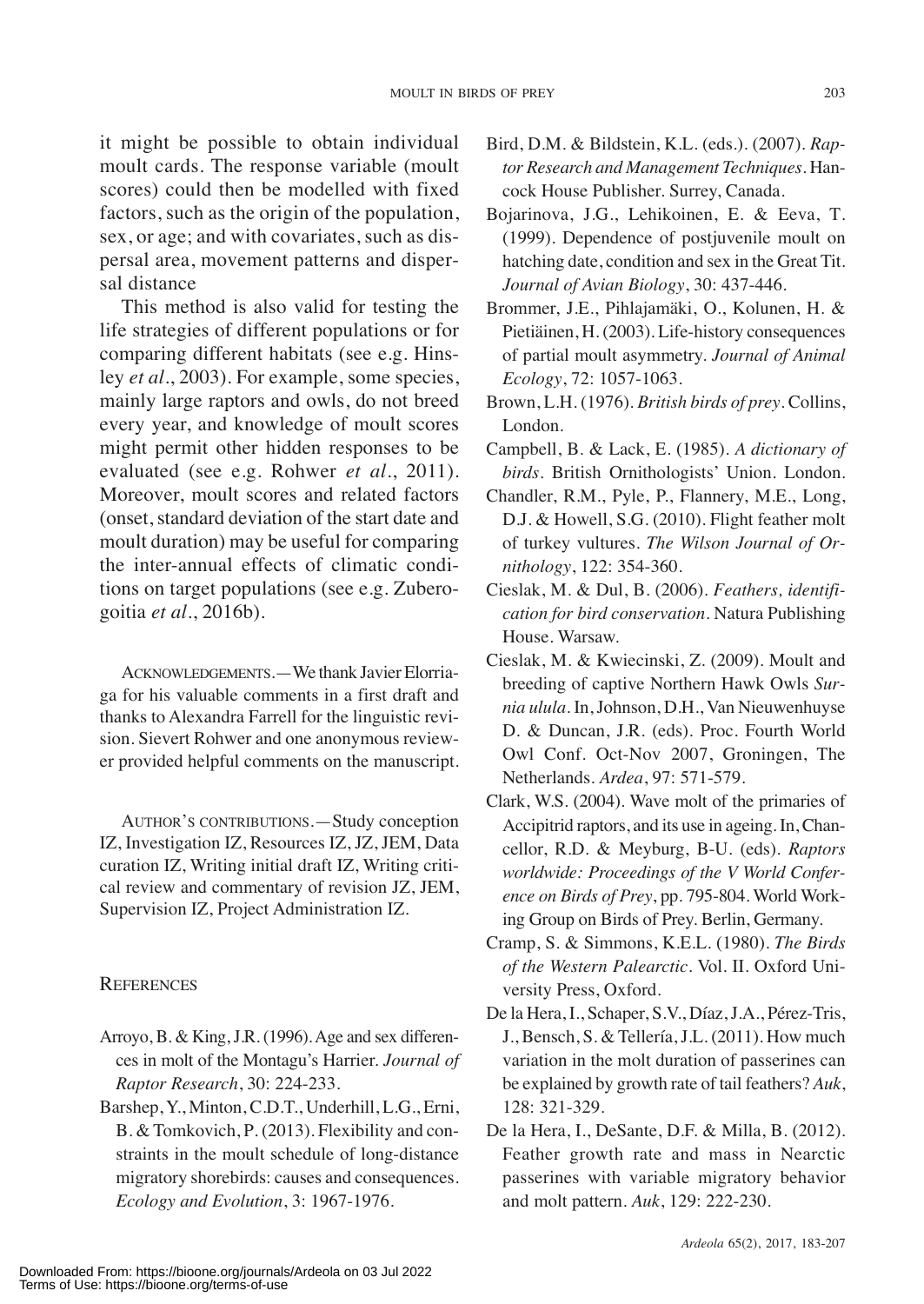- Dietz, M.W., Rogers, K.G. & Piersma, T. (2013). When the Seasons Don't Fit: Speedy Molt as a Routine Carry-Over Cost of Reproduction. *PLoS ONE*, 8(1): e53890.
- Dietz, M.W., Rogers, K.G., Gutiérrez,J.S. & Piersma, T. (2015). Body mass and latitude both correlate with primary moult duration in shorebirds. *Ibis*, 157: 147-153.
- Edelstam,C.(1984). Patterns of moult in large birds of prey. *Annales Zoologici Fennici*, 21: 271-276.
- Ellis, D.H., Rohwer, V.G. & Rohwer, S. (2016). Experimental evidence that a large raptor can detect and replace heavily damaged flight feathers long before their scheduled moult dates. *Ibis*, 159: 217-220.
- Erni, B., Bonnevie, B.T., Oschadleus, H.-D., Altwegg, R. and Underhill, L.G. (2013). moult:An R package to analyze moult in birds. *Journal of Statistical Software*, 52: 1–23.
- Espie, R.H., James, P.C., Warkentin, I.G. & Oliphant, L.W. (1996). Ecological correlates of molt in Merlins (*Falco columbarius*). *The Auk*, 113: 363-369.
- Forsman, D.(2016). *Flight identification of Raptors of Europe, North Africa and the Middle East*. Bloomsbury, Christopher Helm. Barcelona.
- Forsman, E.D. (1981). Molt of the Spotted Owl. *Auk,* 98: 735-742.
- García-Dios, I.S. (2016). Aguililla calzada *Hieraaetus pennatus*. In: A. Salvador & M.B. Morales(Eds.). *Enciclopedia Virtual de los Vertebrados Españoles*. Museo Nacional de Ciencias Naturales, Madrid. http://www.vertebrados ibericos.org/
- Ginn, H.B. & Melville, D.S. (2000). *Moult in birds*. BTO Guide 19. Norwich, U.K.
- Hedenström, A. (2006). Scaling of migration and the annual cycle of birds. *Ardea*, 94: 399-408.
- Hemborg, C. & Lundberg, A. (1998). Costs of overlapping reproduction and moult in passerine birds: an experiment with the Pied Flycatcher. *Behavioral Ecology and Sociobiology*, 43: 19-23.
- Herremans, M. (2000). The "chaotic" flight feather moult of the Steppe Buzzard *Buteo buteo vulpinus*. *Bird Study,* 47: 332-343.
- Hörnfeldt, B., Carlsson, B-G. & Nordström, A. (1985). Molt of primaries and age determination in Tengmalm's Owl (*Aegolius funereus*). *Auk*, 105: 783-789.
- Houston, D.C. (1975). The moult of the Whitebacked and Rüppell's Griffon Vultures *Gyps africanus* and *G. rueppellii*. *Ibis*, 117: 474-488.
- Howell, S.N.G. (2010). *Peterson Reference Guide to Molt in North American Birds*. Houghton Mifflin Harcourt Company. Boston, MA, USA.
- Howell, S.N.G. & Pyle, P. (2015). Use of "definitive" and other terms in molt nomenclature: A response to Wolfe *et al*. (2014). *Auk*, 132: 365-369.
- Jenni, L. & Winkler, R. (1994). *Moult and ageing of European Passerines*. Academic Press. London.
- Kang, S.-G. & Hur, W.-H. (2016). New moult pattern in diurnal raptors: primary moult pattern of the Japanese Sparrowhawk *Accipiter gularis*. *Ringing and Migration*, 32: 28-36.
- Karell, P., Ahola, K., Karstinen, T., Valkama, J. & Brommer, J.E. (2011). Climate change drives microevolution in a wild bird. *Nature Communications*, 2: 208.
- Karell, P., Brommer, J.E., Ahola, K. & Karstinen, T. (2013). Brown tawny owls moult more flight feathers than grey ones. *Journal of Avian Biology*, 44: 235-244.
- Kiat, Y. (2017). Divergent primary moult- A rare moult sequence among Western Palaearctic passerines. *PLoS ONE* 12(10): e0187282.
- Korpimäki, E. & Hakkarainen, H, (2012). *The Boreal Owl. Ecology, behaviour and conservation of a forest-dwelling predator*. Cambridge University Press. Cambridge.
- Krüger, O. (2005). The evolution of reversed sexual size dimorphism in hawks, falcons and owls: a comparative study. *Evolution and Ecology*, 19: 467-486.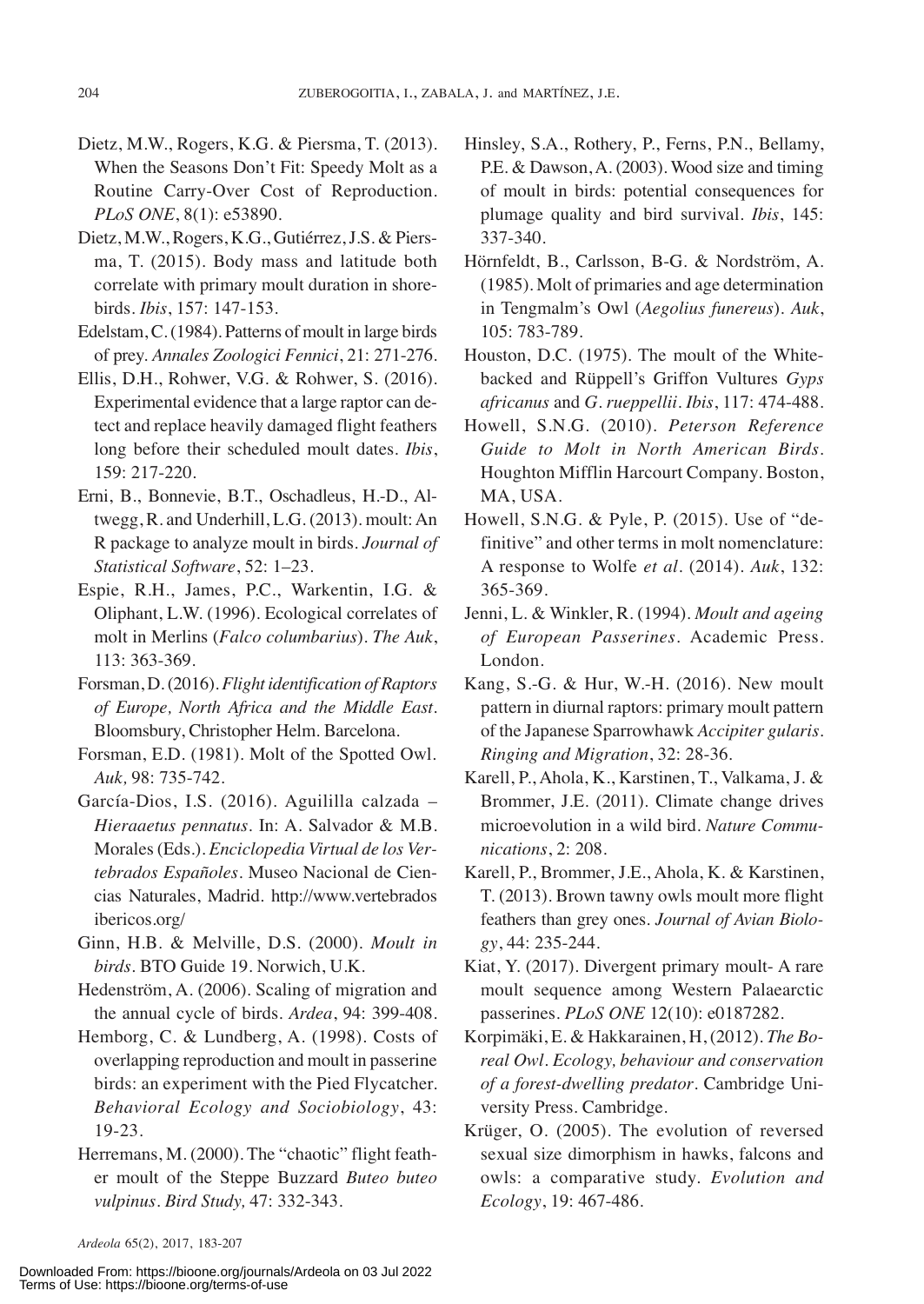- Lenton, G.M. (1984). Moult of Malayan Barn Owls *Tyto alba*. *Ibis*, 126: 188-197.
- Leonardi, G. (2015). *The Lanner Falcon*. Giovanni Leonardi. Italy.
- Liguori, J. (2004). How to age golden eagles. *American Birding*, June 2004: 278-283.
- Margalida, A., Carrete, M., Hegglin, D., Serrano, D., Arenas, R. & Donázar, J.A. (2013). Uneven Large-Scale Movement Patterns in Wild and Reintroduced Pre-Adult Bearded Vultures: Conservation Implications. *PLoS ONE* 8(6): e65857.
- Martínez, J.A., Zuberogoitia, I. & Alonso, R. (2002). *Determinación del sexo y la edad de las rapaces nocturnas ibéricas*. Editorial Monticola. Madrid.
- Mead, C.J. & Watmough, B.R. (1976). Suspended moult of Trans-Saharan Migrants in Iberia. *Bird Study*, 23: 187-196.
- Miller, A.H. (1941). The significance of molt centers among the secondary remiges in the falconiformes. *The Condor*, 43: 113-115.
- Morton, G.A. & Morton, M.L. (1990). Dynamics of postnuptial molt in free-living Mountain White-crowned Sparrows. *Condor*, 92: 813-828.
- Murphy, M.E. & King, J.R. (1990). Diurnal changes in tissue glutathione and protein pools of molting White-crowned Sparrows: the influence of photoperiod and feeding schedule. *Physiological and Biochemical Zoology*, 63: 1118-1140.
- Newton, I. & Dawson, A. (2011). Seasonal changes in moult, body mass and reproductive condition in siskins *Carduelis spinus* exposed to daylength regimes simulating different latitudes. *Journal of Avian Biology*, 42: 22-28.
- Newton, I. & Marquiss, M. (1982). Moult in the Sparrowhawk. *Ardea,* 70: 163-172.
- Newton, I. (1979). *Population ecology of raptors*. T & AD Poyser Ltd. London.
- Newton, I. (1986). *The Sparrowhawk*. T & AD Poyser. Calton.
- Newton, I. (2009). Moult and plumage. *Ringing & Migration*, 24: 220-226.
- Nilsson, J.-Å. & Svensson, E. (1996). The cost of reproduction: a new link between current repro-

ductive effort and future reproductive success. *Proceedings of the Royal Society London B*, 263: 711-714.

- Olle,A. & Estrada, V. (2017). Halcones peregrinos nórdicos: cómo son y de dónde vienen. *Quercus*, 371: 12-18.
- Ontiveros, D. (1995). Velocidad de crecimiento de rémiges y rectrices en *Milvus migrans* y *Buteo buteo* durante la muda. *Ardeola*, 42: 183-189.
- Orell, M. & Ojanen, M. (1980). Overlap between breeding and moulting in the Great Tit *Parus major* and Willow Tit *P. montanus* in northern Finland. *Ornis Scandinavica*, 11: 43-49.
- Pietiäinen, A., Saurola, P. & Kolunen, A. (1984). The reproductive constraints on molt in the Ural Owl(*Strix uralensis*). *Annales Zoologici Fennici*, 21: 277-281.
- Prevost, Y. (1983). Moult in the Osprey *Pandion haliaetus*. *Ardea*, 71: 199-209.
- Pyle, P. (2005a). Remigial molt patterns in North American Faliconiformes as related to age, sex, breeding status, and life-history strategies. *Condor,* 107: 823-834.
- Pyle, P. (2005b). First-cycle molts in North American Falconiformes. *Journal of Raptor Research*, 39: 378-385.
- Pyle, P. (2006). Staffelmauser and other adaptative strategies for wing molt in larger birds. *Western Birds*, 37: 179-185.
- Pyle, P. (2008). *Identification Guide to North American Birds*. Part 2. Slate Creek Press. Point Reyes Station, CA, USA.
- Rohwer, S. (2008).Aprimer on summarizing molt data for flight feathers. *Condor*, 110: 799-806.
- Rohwer, S. & Broms, K.M. (2013). Replacement rules for the flight feathers of Yellow-Billed Cuckoos (*Coccyzus americanus*) and Common Cuckoos (*Cuculus canorus*). *Auk*, 130: 599-608.
- Rohwer, S.,Ricklefs,R.E.,Rohwer,V.G. & Copple, M.M. (2009).Allometry of the duration of flight feather molt in birds. *PLoS Biol* 7(6): e1000132.
- Rohwer, S., Viggiano,A. & Marzluff,J.M. (2011). Reciprocal tradeoffs between molt and breeding in albatrosses. *Condor*, 113: 61-70.
- Rohwer, S. & Wang, L.-K. (2010). A quantitative analysis of flight feather replacement in the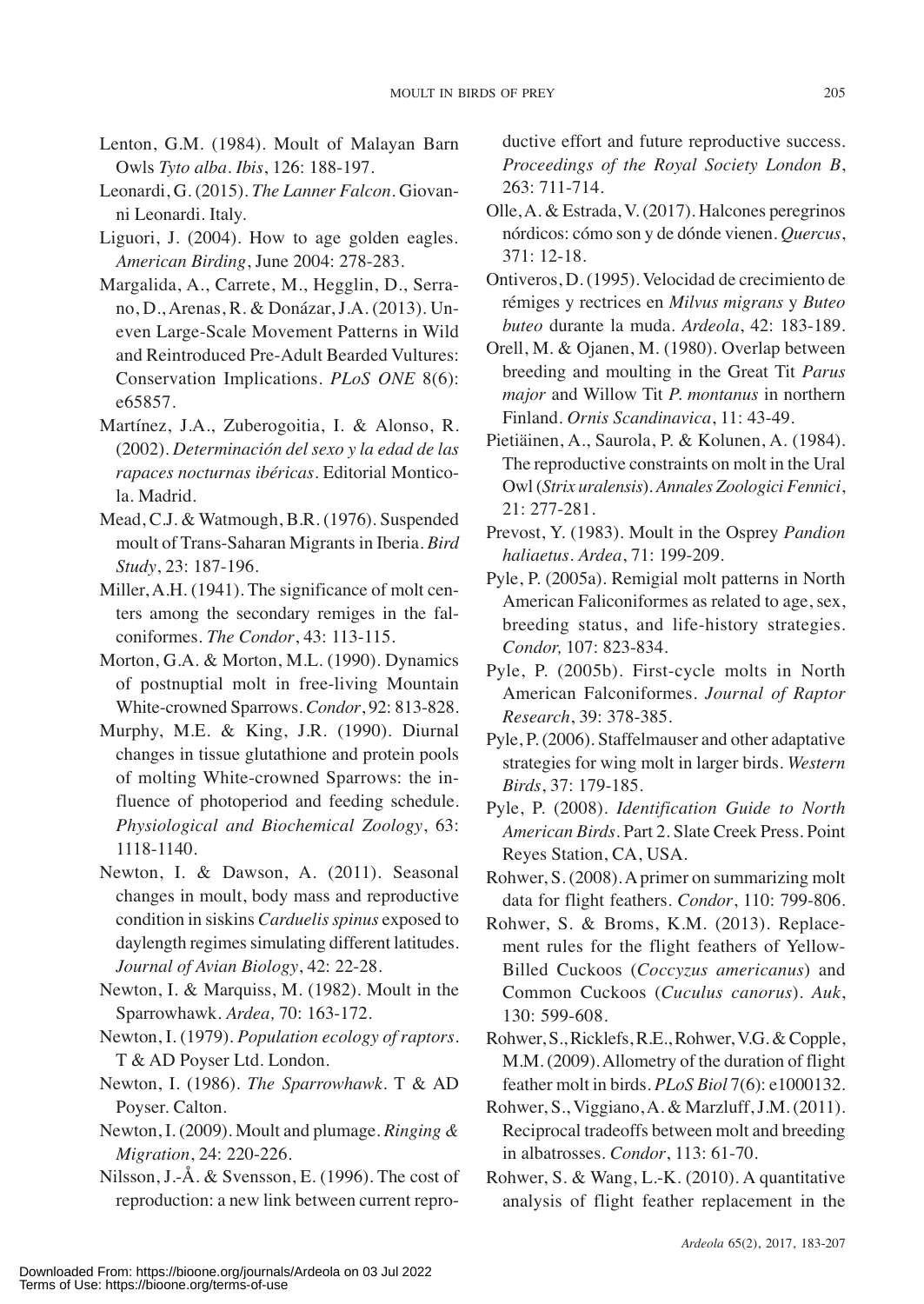Moustached Tree Swift *Hemiprocne mystacea*, a tropical aerial forager. *PLoS One*, 5:e11586.

- Rohwer, V.G. & Rohwer, S. (2013). How do birds adjust the time required to replace their flight feathers? *Auk*, 130: 699-707.
- Ryan, P.G. (2013). Moult of flight feathers in darters (*Anhingidae*). *Ardea*, 101: 177-180.
- Sayago, J.M. (2011). Monitoring wintering population of osprey (*Pandion haliaetus*) in the province of Huelva (1996-2009). In I. Zuberogoitia, & J.E. Martínez (Eds). *Ecology and Conservation of European Forest-Dwelling Raptors*, pp 298-301. Diputación Foral de Bizkaia. Bilbao.
- Schmidt-Nielsen, K. (1984). *Scaling: Why is animal size so important?* Cambridge University Press. New York.
- Schumtz, J.K. (1992). The molt of flight feathers in Ferruginous and Swainson's hawks. *Journal of Raptor Research*, 26: 124-135.
- Shugart, G. W. & Rohwer, S. (1996). Serial descendant primary molt or Staffelmauser in Blackcrowned Night-herons. *Condor*, 98: 222-233.
- Siikamäki, P., Hovi, M. & Rätti, O. (1994). A trade-off between current reproduction and moult in the Pied Flycatcher – an experiment. *Functional Ecology*, 8: 587-593.
- Snyder, N.F.R., Johnson, E.V. & Clendenen, D.A. (1987). Primary molt of California Condors. *Condor*, 89: 468-485.
- Solheim, R. (2011). Moult pattern of primaries and secondaries during first and second flight feather molt in Great Grey Owls *Strix nebulosa*. *Ornis Svecica*, 21: 11-19.
- Solheim, R. (2012). Wing feather moult and age determination of Snowy Owls *Bubo scandiacus*. *Ornis Norvegica*, 35: 48-67.
- Stresemann, V. & Stresemann, E. (1960). Die Handschwingenmauser der Tagraubvögel. *Journal fur Ornithologie*, 101: 373-403.
- Stresemann, V. & Stresemann, E. (1966). Die Mauser der Vögel. *Journal fur Ornithologie*, 107: 1-445.
- Taylor, I.R. (1993). Age and sex determination of Barn Owls *Tyto alba alba*. *Ringing & Migration*, 14: 94-102.
- Thomas, A. (1993). The aerodynamic cost of asymmetry in the wings and tails of birds: asymmetric birds can't fly around tight corners. *Proceedings of the Royal Society London Series B*, 254: 849-854.
- Tucker, V.A. (1991) The effect of molting on the gliding performance of a Harris Hawk (*Parabuteo unicinctus*). *Auk,* 108: 108-113.
- Underhill, L.G. & Zucchini, W. (1988). A model for avian primary moult. *Ibis*, 130: 358-372.
- Underhill, L.G., Zucchini, W. & Summers, R.W. (1990). A model for avian primary moult-data types based on migration strategies and an example using the redshank *Tringa totanus*. *Ibis*, 132: 118-123.
- Vieira, B.P., Furness, R.W. & Nager, R.G. (2017). Using field photography to study avian moult. *Ibis*, 159: 443-448.
- Vincent-Martin, N. & Ponchon, C. (2013). Some elements for the help to the identification of the age of Bonelli's Eagles *Aquila fasciata* (Vieillot, 1822). *Nature de Provence - Revue du CEN PACA*, 2: 71-78.
- Watson, J. (2010). *The Golden Eagle*. Yale University Press. New Haven.
- Wegner, P. & Kersting, G. (2016). Can we reliably identify arctic Peregrine Falcons wintering in Central Europe? *Ornitholische Jh. Bad.-Württ*,  $32:53-62.$
- Weidensaul, C.S., Colvin, B.A., Brinker, D.F. & Huy,J.S. (2011). Use of ultraviolet light as an aid in age classification of owls. *The Wilson Journal of Ornithology*, 123: 373-377.
- White, C., Cade, T.J. & Enderson, J. (2013). *Peregrine Falcons of the World*. Lynx Editions. Barcelona.
- Wolfe, J.D., Johnson, E.I. & Terrill, R.S. (2014). Searching for consensus in molt terminology 11 years after Howell *et al*. ''first basic problem.''*Auk: Ornithological Advances*, 131: 371-377.
- Ydenberg, R.C., Butler, R.W. & Lank, D.B. (2007). Effects of predator landscapes on the evolutionary ecology of routing, timming and molt by long-distance migrants. *Journal of Avian Biology*, 38: 523-529.